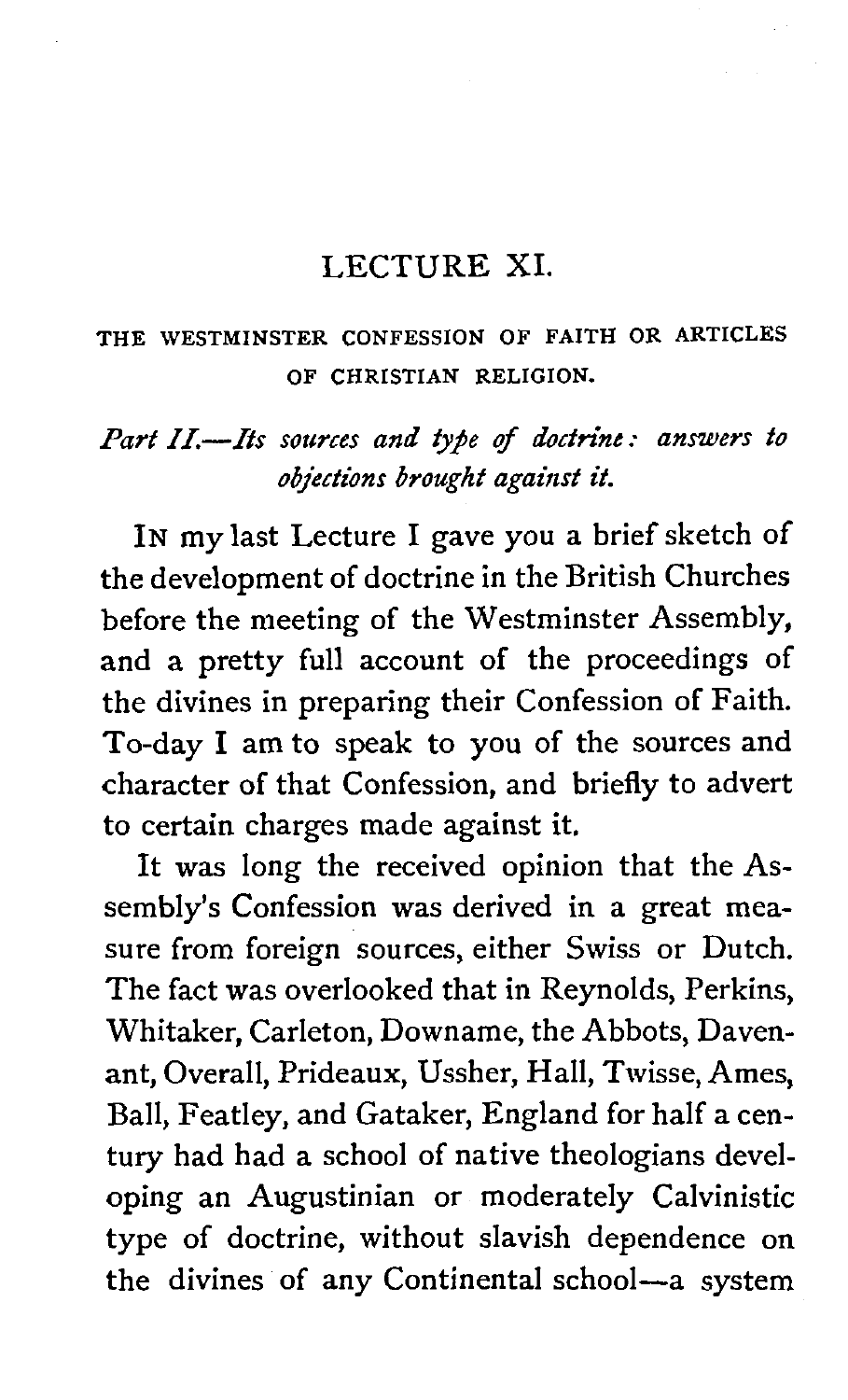perhaps quite as largely drawn from Augustine and other early western doctors, as from any of the Reformers. Mr. Marsden, who has done so much by his writings to vindicate the character and teaching of the Puritans, has ventured (p. 86) to say of the Confession of the Assembly that ' it is in many respects an admirable summary of Christian faith and practice,' 'pure in style, the subjects well distributed and sufficiently comprehensive to form at least the outline of a perfect system of divinity.' But he has failed to light on its sources, and expressed regret that Ussher and the leaders of the native English school were not present in greater force to check undue deference to the views of Calvin and Bullinger. The younger Dr. M'Crie again, in his *Annals* of *Presbytery* in England, has confidently affirmed that 'it bears unmistakeably the stamp of the Dutch theology in the sharp distinctions, logical forms, and juridical terms into which the Reformed doctrine had gradually moulded itself under the red heat of the Arminian and Socinian controversies.'l Others, with greater want of caution still, have ventured to single out Cocceius \* or

<sup>1</sup> Annals of English Presbytery, p. 177.<br><sup>2</sup> Hallam says somewhat equivocally of him,--' He was remark**able for having viewed, more than any preceding writer, all the relations between God and man under the form of covenants, and introduced the technical language of jurisprudence into theology.**  . . . **This became a very usual mode of treating the subject in Holland, and afterwards in England.'**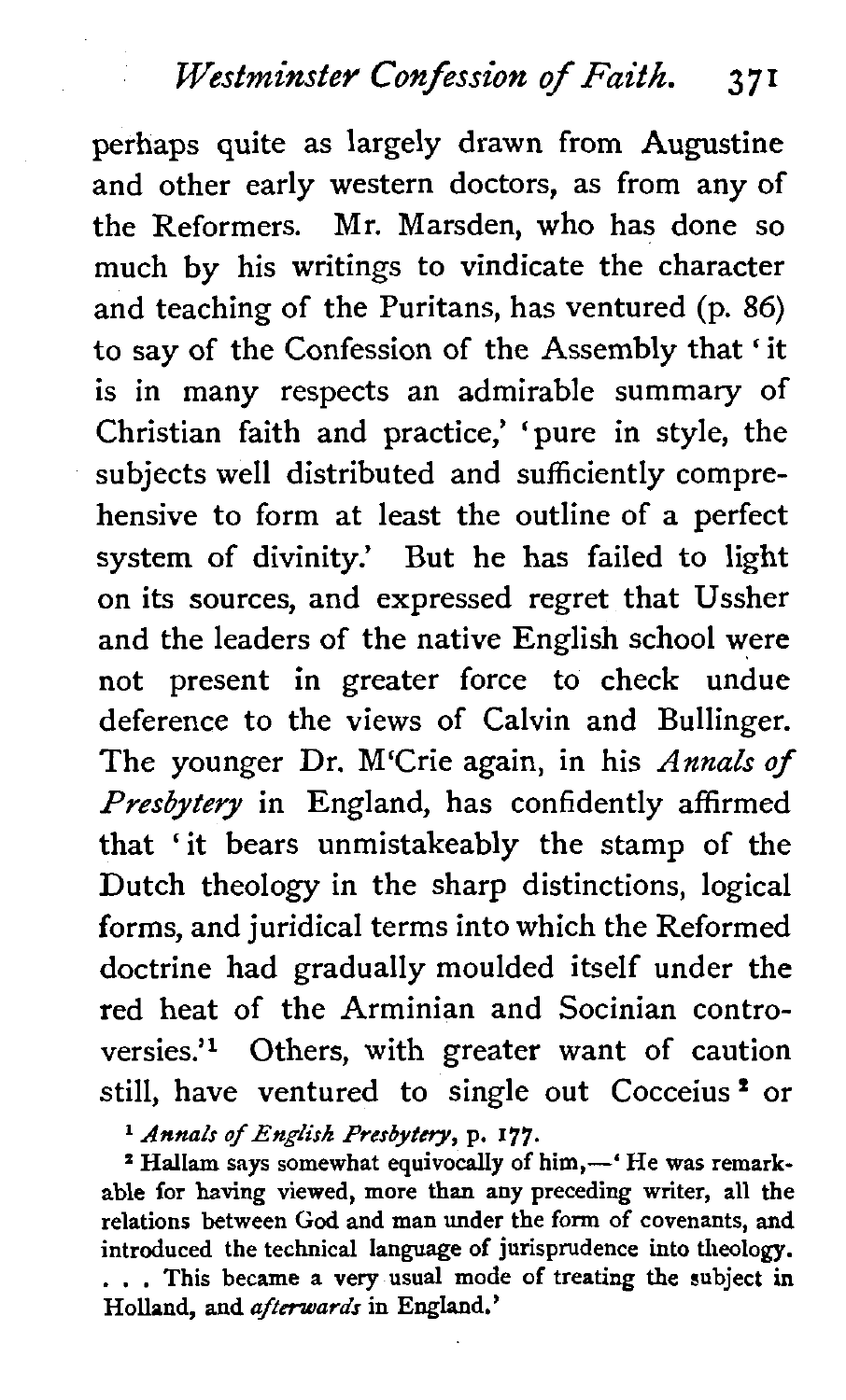Turretine as the true and immediate prototype of the teaching of the Confession. But the Westminster divines had done their work before either of these men had become known as influential factors in the development of the Reformed theology. And there is abundant evidence that in its general plan, as well as in the tenor and wording of its more important Articles, the Assembly's Confession is derived immediately, not from foreign, but from native sources, and that it embodies, not conclusions adopted slavishly from any continental school, but the results of the matured thought and speculation of the native British school,<sup>1</sup> which led quite as much as it followed in the wake of others, both in reviving the life of the Churches and in systematising their doctrines. The Confession may confidently, and I may now say confessedly,2 be

<sup>1</sup> Irish Articles.-Of the Holy Scriptures and the three Creeds, of Faith in the Holy Trinity, of God's Eternal Decree and Predestination, of the Creation and Government of all things, of the Fall of Man, Original Sin, and the State of Man before Justification (including article on Free Will), of Christ the Mediator, of the Second Covenant, of the Communicating of the Grace of Christ, of Justification and Faith etc. **Westminster Confession.-I.** Of the Holy Scripture. **11.** Of God and of the Holy Trinity. **111.** Of God's Eternal Decree. **IV.** Of Creation. **V.** Of Providence. **VI.** Of the Fall of Man, of Sin and of the Punishment thereof. **IX.** Of Free Will. **VII.** Of God's Covenant with Man. **VIII.** Of Christ the Mediator. **X.** Of Effectual Calling. XI. Of Justification. **xiv.** Of Saving Faith, etc. For fuller statement of this and other correspondences, see the works referred to on pp. 374, 376.

<sup>2</sup> Schaff's Creeds of Christendom, vol. i. p. 761 ; Killen's Eccle*siastical* History *flreland,* voL **i.** pp. 494, 495.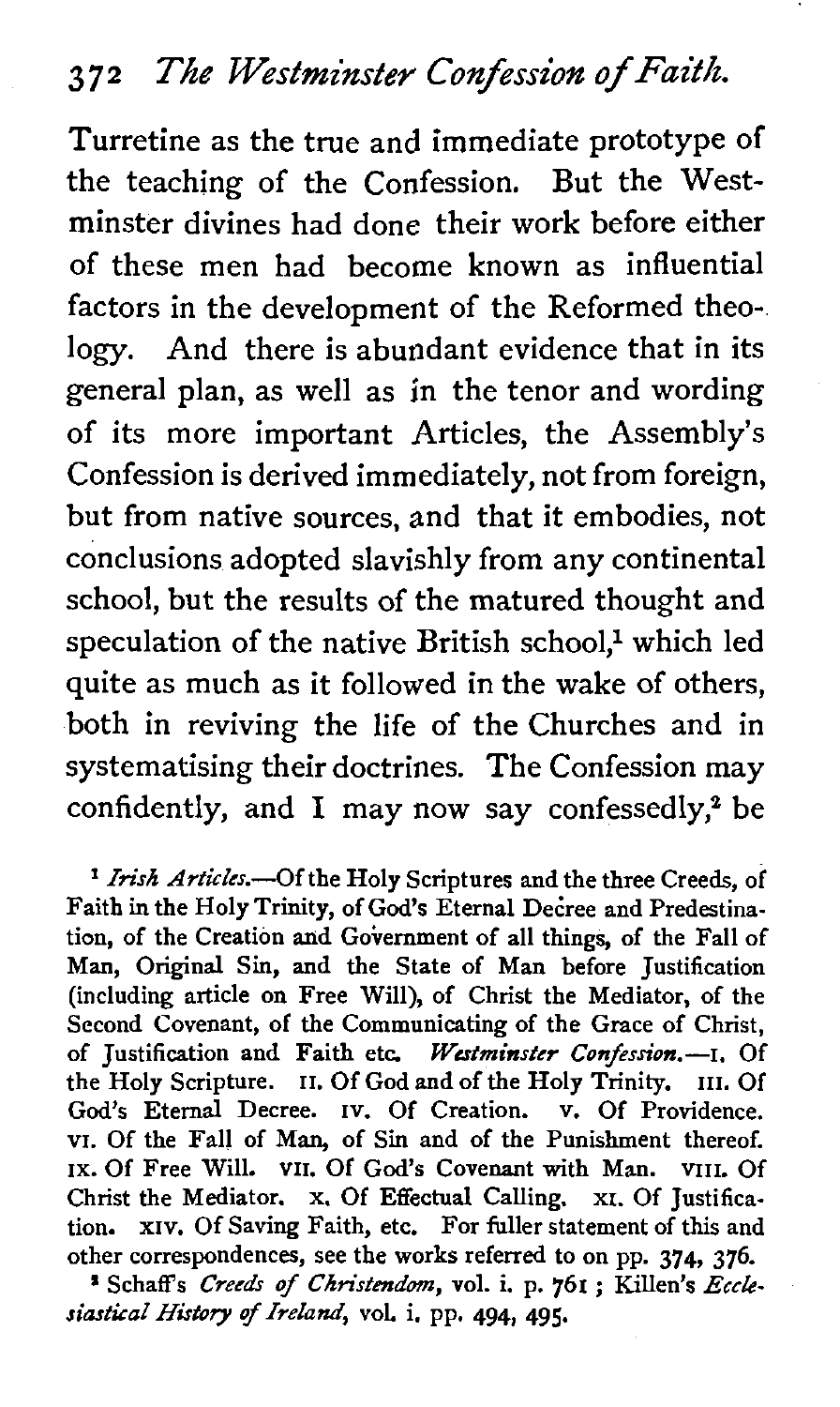traced up to those unquestionably Augustinian Articles1 of the Irish Church, which are believed to have been prepared by Ussher when Professor .of Divinity in Trinity College, Dublin, and which in 1615 were adopted by the Irish Convocation, with the assent of the Viceroy or the King, as 'Articles to be subscribed by all ministers,' and at least not to be contradicted by them in their public teaching. This, I hardly need to remind you, was before the Synod of Dort had met, or the intense heats, which the agitation of the Arminian and Socinian controversies occasioned there, had extended to Britain; while the more important of the juridical terms were already in use both on the Continent and in Britain, and

<sup>1</sup> These Articles were held in high repute by almost all the sound rotestant ministers in Britain as well as in Ireland. They Protestant ministers in Britain as well as in Ireland. embodied the mature opinions of Ussher and of several other learned and orthodox divines, who scrupled at no ceremony required in the Service Book, shrunk from no submission required to the absolute will of the King in things indifferent, and were in no sense liable to the charge of following Puritanism, if that was anything else than a nickname extended to the opinions of all who did not favour the views of Laud and his school. In these articles we have certainly the main source of the Westminster Confession, and almost its exact prototype in the enunciation of all the more important doctrines of the Christian system. In the order and titles of most of the articles or chapters, as well **as** in the language of many sections or subdivisions of chapters, and in a large number of separate phrases or **voces signate,** occurring throughout their Confession, the Westminster divines appear to me to have followed very closely in the footsteps of Ussher and the Irish Convocation. There are not wanting indeed proofs that other Reformed Confessions, particularly those of the French and Belgian or Dutch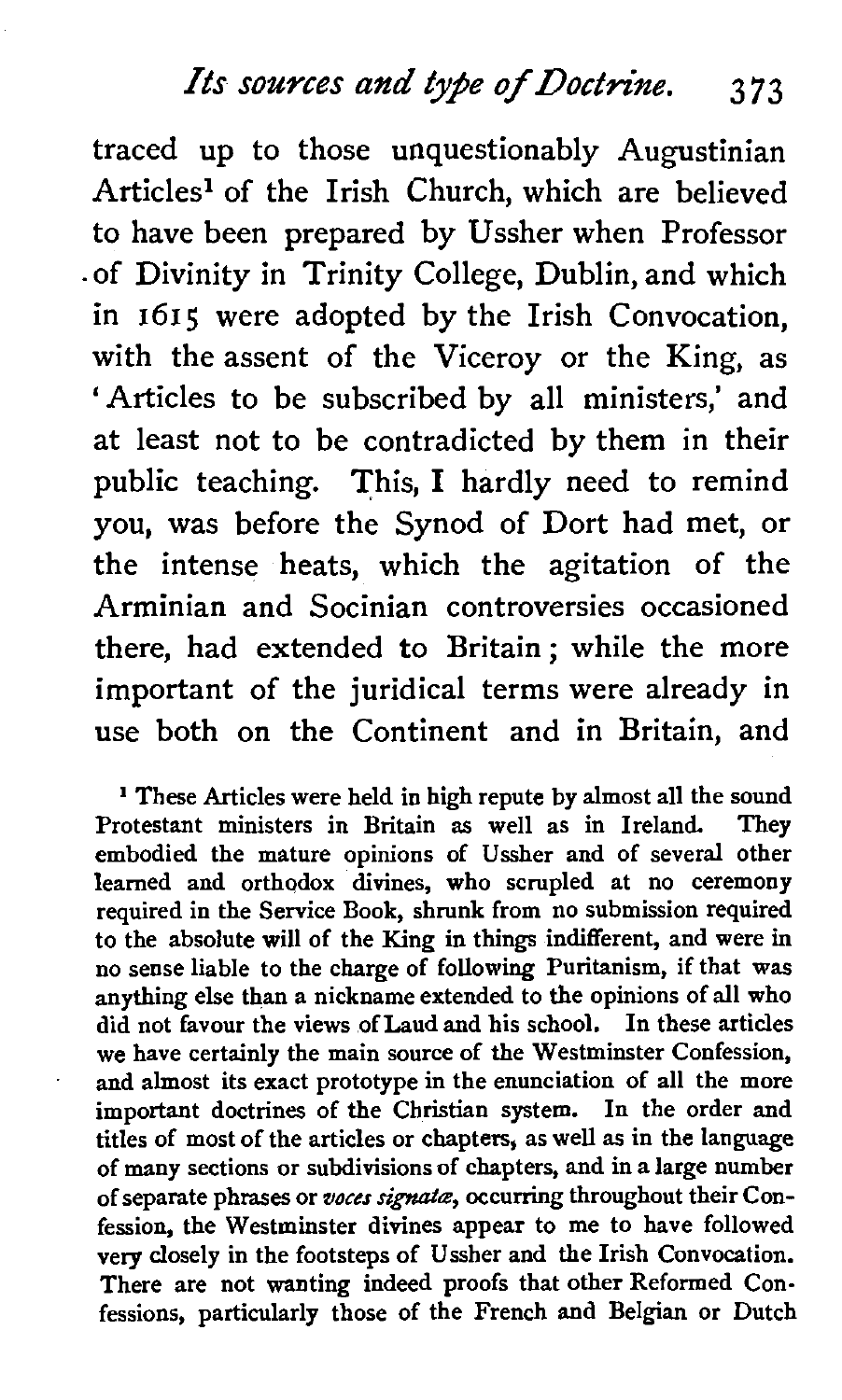several of them, in fact, in the Roman Catholic as well as in the Protestant Church.<sup>1</sup> 'This elaborate formulary,' Dr. Killen tells us, 'when adopted, was signed by Jones, Archbishop of Dublin, Speaker of the House of Bishops in Convocation and Lord Chancellor of Ireland ; by the Prolocutor of the other House of the clergy, in their names ; and by the Lord Deputy Chichester, in the name of the Sovereign. It has indeed been questioned whether it was ever submitted to the Irish legislature ; and on the presumption that such an oversight occurred its authority has been challenged ; but as Parliament was sitting it is quite possible that even this form was not neglected, though we have no positive proof of its observance. It is certain that at the time the Articles were understood to possess the highest sanction which the State could confer on them,' Ussher at least did not regard them as superseded by the adoption of the English Articles in 1634, and continued to require subscription to them as well as to the latter while he remained in

Churches were also kept in view by them. But if the order of the chapters in these other confessions be compared with that of the Irish and Westminster formularies, it will at once be perceived that these last two have a special affinity in that respect, as well as in regard to the exact titles of the chapters and the language in which many of the sections are expressed. For particulars, see Introduction to the *Minutes* of *Westminster Assembly,* pp. xlvii. xlviii., and my lecture on The *Westminster Confession,* pp. 8-12, and 33-42.

**l** Paper by Prof. A. A. Hodge, p. 366 of *Report of the Proceedings of the Second General Council of the Presbyterian Alliance.*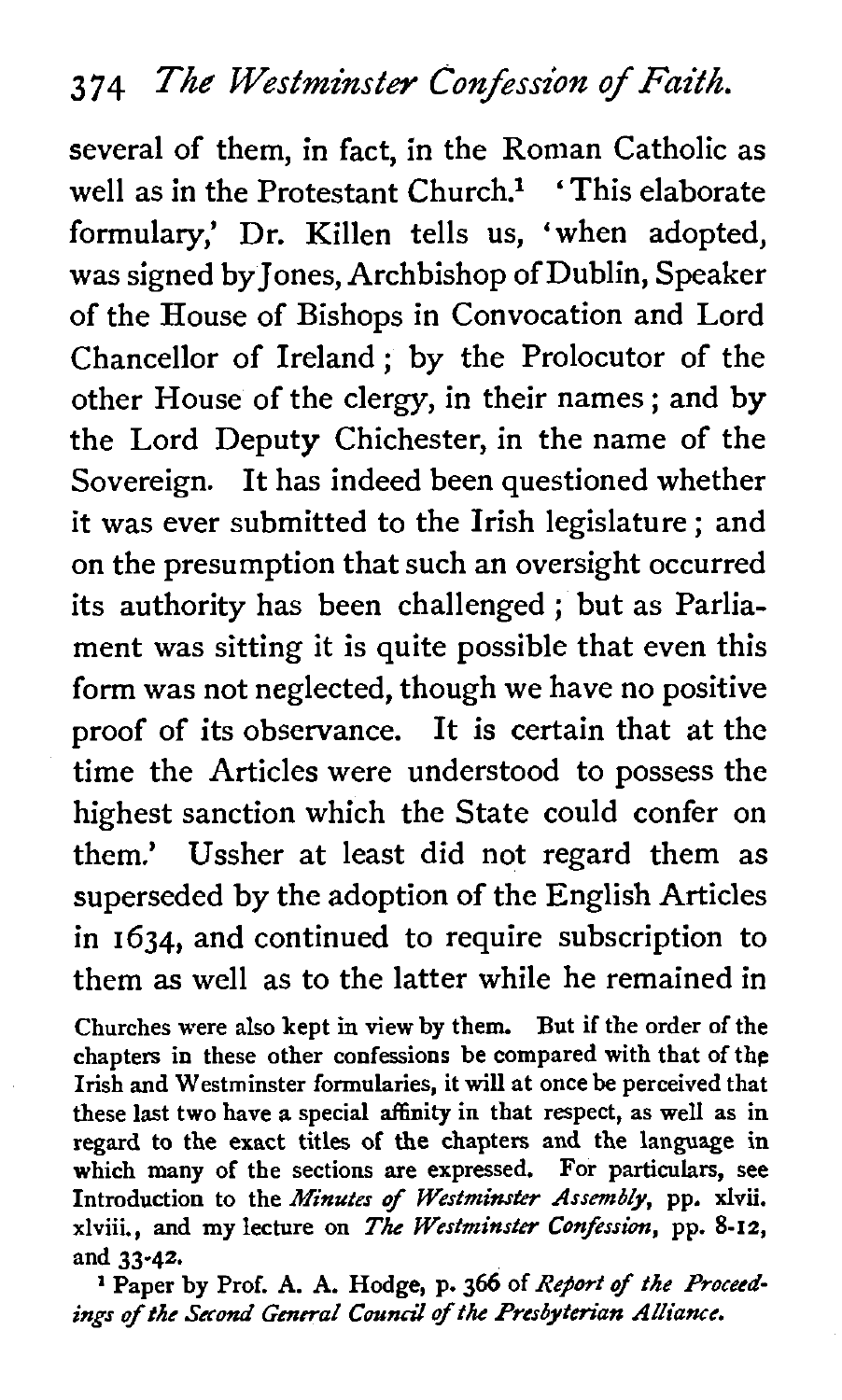Ireland. The adoption of these Articles induced a number of Puritan ministers from England, as well as from Scotland,<sup>1</sup> to settle among the colonists of Ulster, among whom, till the time of Strafford, they enjoyed a generous toleration, and more than repaid it by the good service they did to these motley immigrants. Perhaps equally with the similar efforts in Scotland the following year, to unite both parties in drawing up a new Confession and formularies, they are indications of a nobler policy on the part of Abbot to emphasise the great matters on which moderate Puritans and Churchmen of his own school agreed, and to cast into the shade or allow a large toleration on the minor matters on which they differed,-a policy for which the times were not ripe, or to which the King himself proved fickle.

In a lecture on the Confession of Faith published in  $1866$ ,<sup>2</sup> I exhibited in detail the correspondence between these Irish Articles and the Westminster Confession, both in general arrangements and the wording of many sections. The more important of the correspondencies have been reprinted in that great work of Dr. Schaff on the Creeds of Christendom, for which we owe

**'All of them enjoyed the churches and tithes though they**  remained Presbyterian and used not the liturgy.'-Neal. "Episcopacy existed, but only in a very modified form.'-Perry.

**<sup>9</sup>Westminster Confession of Faith** : **A Contribution to the Study of its History, and to the Defence of its Teaching. Edinburgh, 1866.**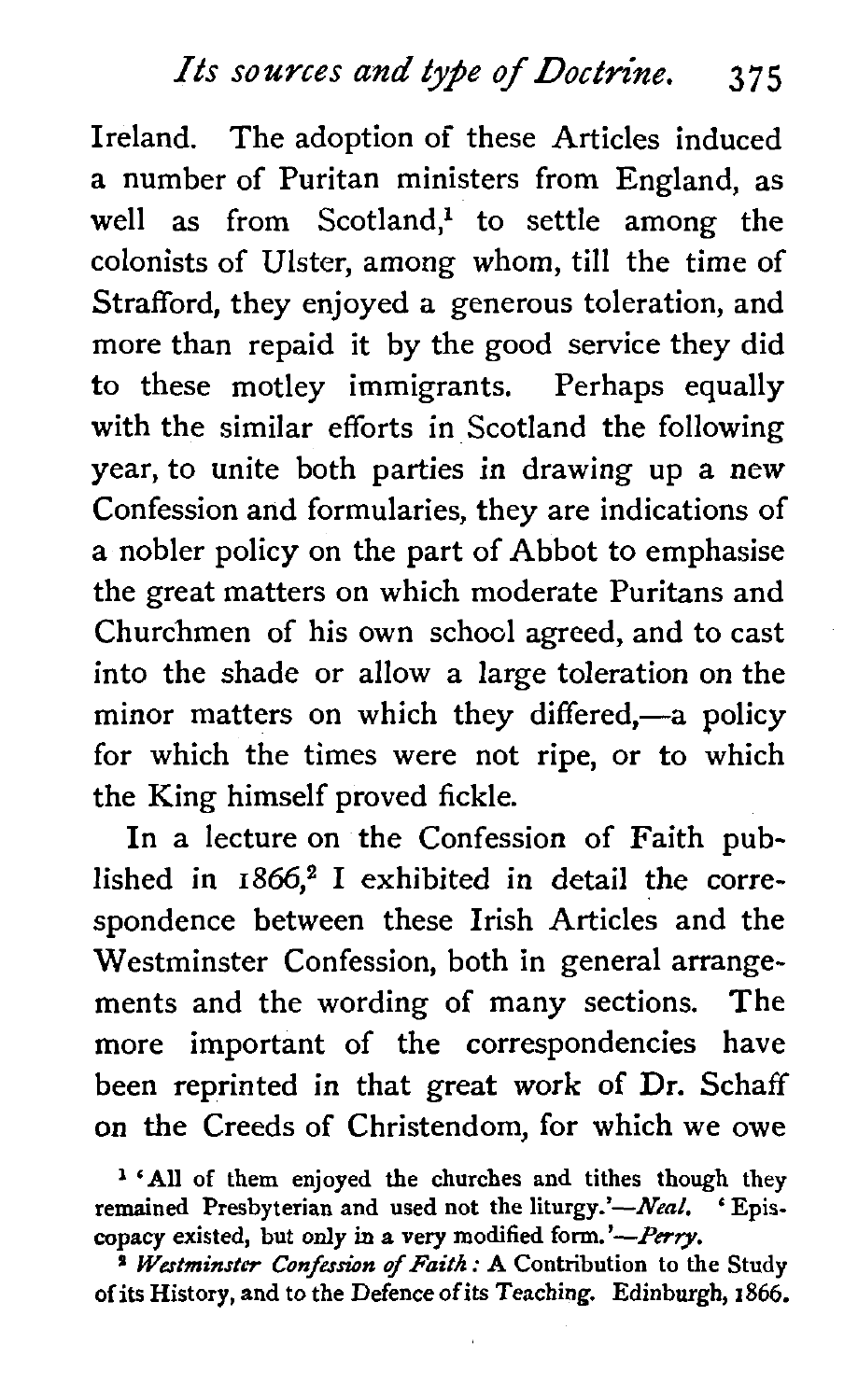him such a debt of gratitude. The subject has been treated more succinctly but very satisfactorily since, by Dr. Briggs of New York, in his paper in the *Presbyterian* **Review** for January 1880. I do not venture to assert that the Assembly have in no case determined questions which Ussher and the Irish Convocation had left undecided ; but I do say that these questions are neither many nor important, and are rather details than principles of their system, which they did not mean thereby to elevate to a factitious importance. Besides, when occasion called they took the greatest pains to express their sentiments in such a way as to obviate or minimise objections which had been taken or might fairly have been taken to the words or matter of the English and the Irish Articles? Dean Stanley has on various occasions admitted that this, in several important instances, has been fully made out.2 The volume of their minutes which has been published clearly shows that more than one

<sup>1</sup> While the terms *predestinate* and *predestination* are used in the same sense as in the English and Irish Articles, the term reprobated, which had been admitted into the Lambeth and Irish Articles, is exchanged for the word *foreordained*. The expression, ' to *reconcile* His Father unto us,' retained both in the English and Irish Articles, is also changed. See notes in *Minutes*, pp. xlviii., etc. <sup>2</sup> In his paper in the *Contemporary* for March 1866, p. 547,

also in the paper written by him just before his death, **and** inserted in Macmillan's Magazine for August 1881, this is admitted in regard to several very important particulars.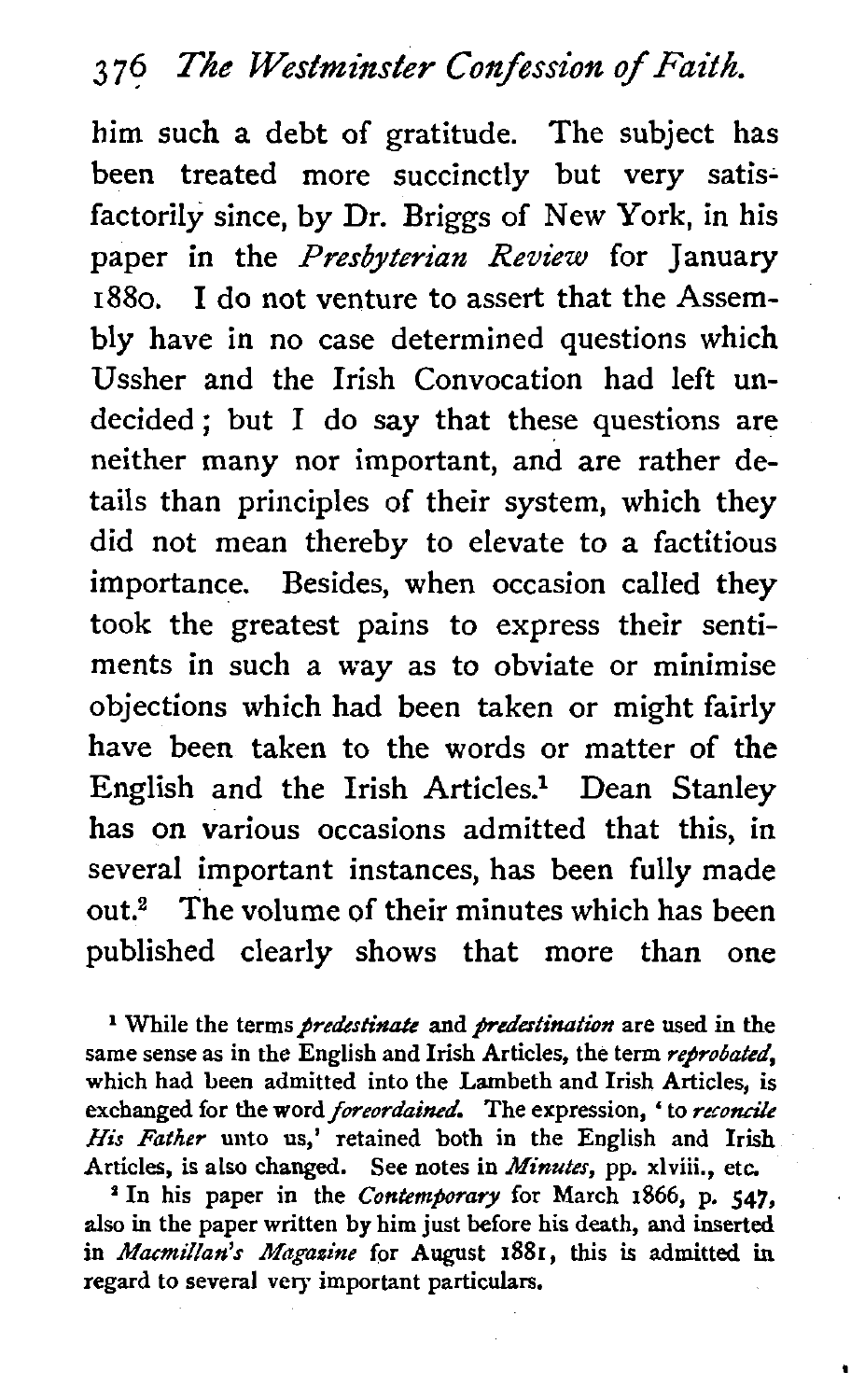# **Its** *sources and type of Doctrine.* **3 7 <sup>7</sup>**

attempt made to persuade them to determine questions wisely left undecided by the Irish Convocation and the Synod of Dort, was strenuously resisted<sup>1</sup> by a number of the English members, who were true successors of the great English divines who had attended that Synod, and claimed in various respects to have moderated its conclusions. With respect to the doctrine of the Covenants, which some assert to have been derived from Holland, I think myself now, after careful investigation,entitled tomaintain thatthere is nothing taught in the Confession which had not been long before in substance taught by Rollock and Howie in Scotland, and by Cartwright, Preston, Perkins, Ames, and Ball in his two catechisms in England, while there is a perceptible advance beyond what is exhibited as the general teaching of the Dutch divines in the *Synopsis Purioris Theologiæ* as late as 1642. The later and most remarkable treatise of Ball, on the ' Covenant of Grace,' was published with recommendatory notices by Reynolds, Cawdrey, Calamy, Hill, Ashe, and Burgess at the very time the Assembly began to frame its Confession, and it contains all that has been admitted into the Westminster standards, or generally received on this head among British Calvinists.<sup>2</sup> The

**Minutes** of Westminster Assembly, pp. **150, 151, 152,** etc.

<sup>2</sup> See the account given of it in my paper in the Report of the Proceedings of *the* Second General *Council* of *the* Presbyterian Alliance, pp. **478, 479** ; also Appendix, Note N.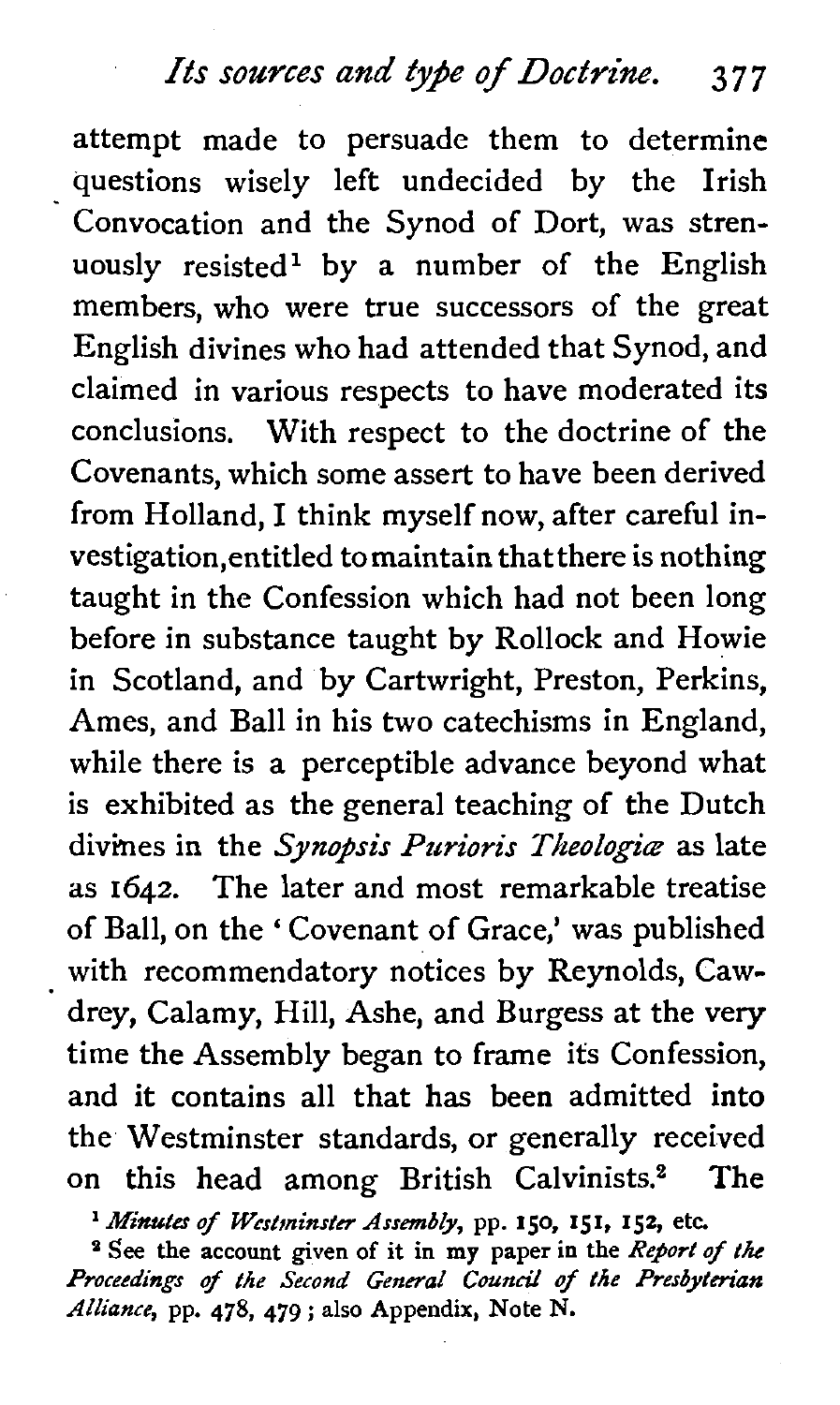work of Cocceius, even in its earliest form, was not given to the world till after the Confession had been completed and published ; nor was it brought substantially into the shape in which we now have it till 1654, by which date several other treatises on the subject of the Covenants had issued from the English press. Some have forgotten these patent facts ; many more have overlooked the less patent but not less important ones that Cocceius was the pupil of Ames or Amesius,<sup>1</sup> the wellknown English Puritan who was called to teach theology in Holland. He, as well as Cloppenburg his colleague, taught and published views as to the Covenants, similar in character to those of Ball already referred to. Cocceius, it is true, does not directly acknowledge his obligations to the English divines as he does his obligations to Olevianus. Still, there are resemblances in his work to theirs, and there are more marked resemblances to Ball's, - especially to its historical sections, in the great work of Witsius *Be CEconomia Fcederum.* Had the Dutch writers really preceded the English these resemblances wouldno doubt have been confidently appealed to as proof that the English had borrowed from or followed in the wake of the Dutch.

<sup>1</sup> 'Amesius the Puritan insisted upon piety of heart and life, and **Amarna his friend specially enforced the study of the original text of Scripture. The two latter obtained great influence over the mind of the piously educated young student.'-Domer's** *History of Protestant Theology,* **vol. ii. p. 31.**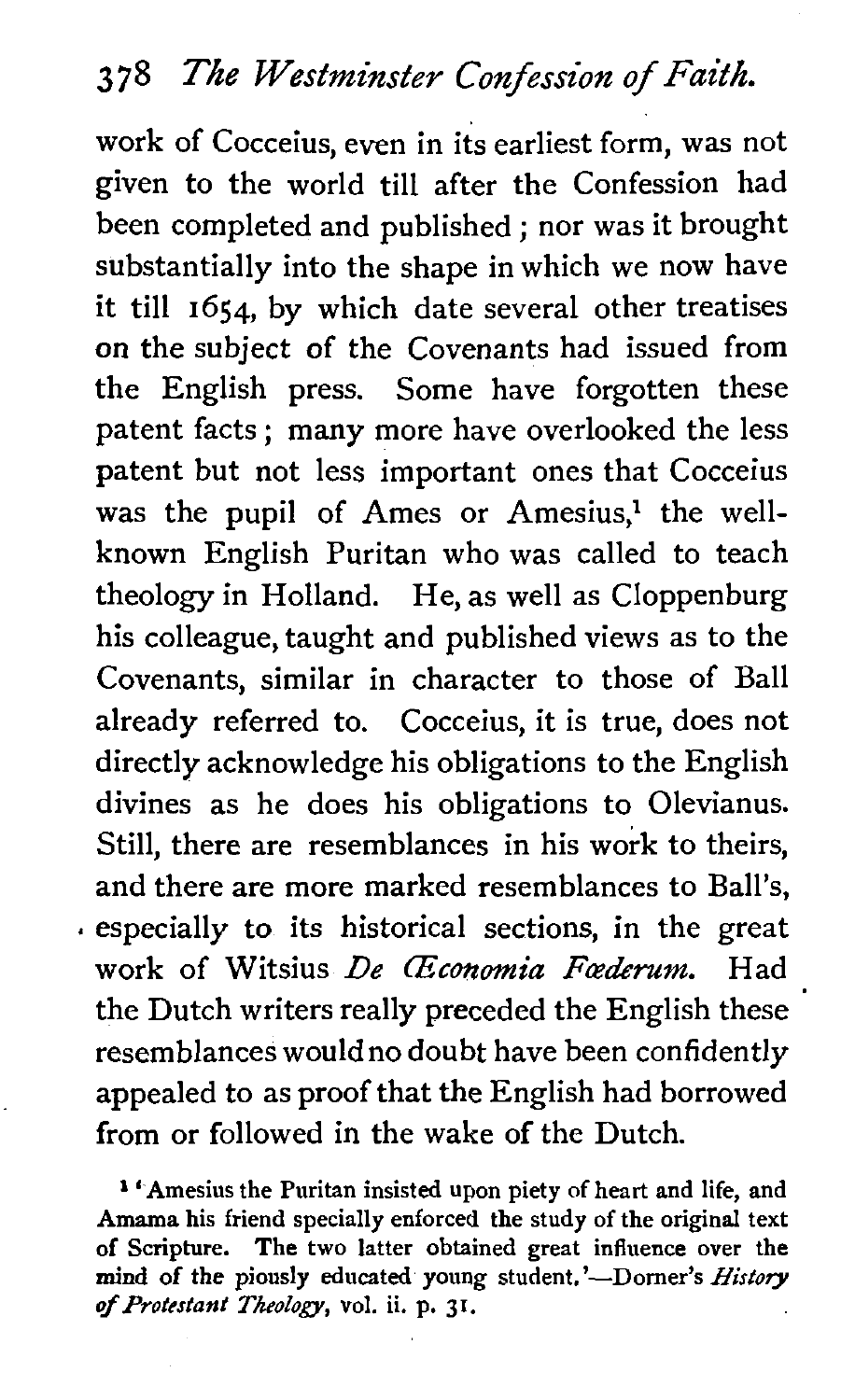# *Its sources* **and** *type of* **Doctrine. 3 79**

In regard to the important chapters of the Confession on the Holy Scriptures, God and the Holy Trinity, God's Eternal Decree, Christ the Mediator, the Covenant of Grace, and the Lord's Supper, which so largely determine its character as a whole, the resemblance to the Irish Articles both in expression and general arrangement is so close, that not the slightest doubt can be entertained about the main source from which the materials for these chapters have been derived.<sup>1</sup> As little doubt can be entertained in regard to the design of the framers in following so closely in the footsteps of Ussher and his Irish brethren. They meant to show him and others like him, who had not had the courage to take their place among them, that though absent they were not forgotten nor their work disregarded. They meant their Confession to be in harmony with the *consensus* of the Reformed Churches, and especially of the British Reformed Churches, as that had · been expressed in their most matured symbol. They desired it to be a bond of union, not a cause of strife and division, among those who were resolutely determined to hold fast by 'the sum and substance of the doctrine' of the Reformed Churches-the

**1 See my paper on the bibliology of the Westminster Confession in the Appendix to The** *Proceedings of the First General Presbyfenan* **Council (Edinburgh, 1877)** ; **Introduction to the** *Minutes of the Westminster Assembly,* **pp. xlix. to lxix.** ; **and** *Lecture on the Wesfnzinsfer Confession of Faith,* **pp.** *8-* **I 2.**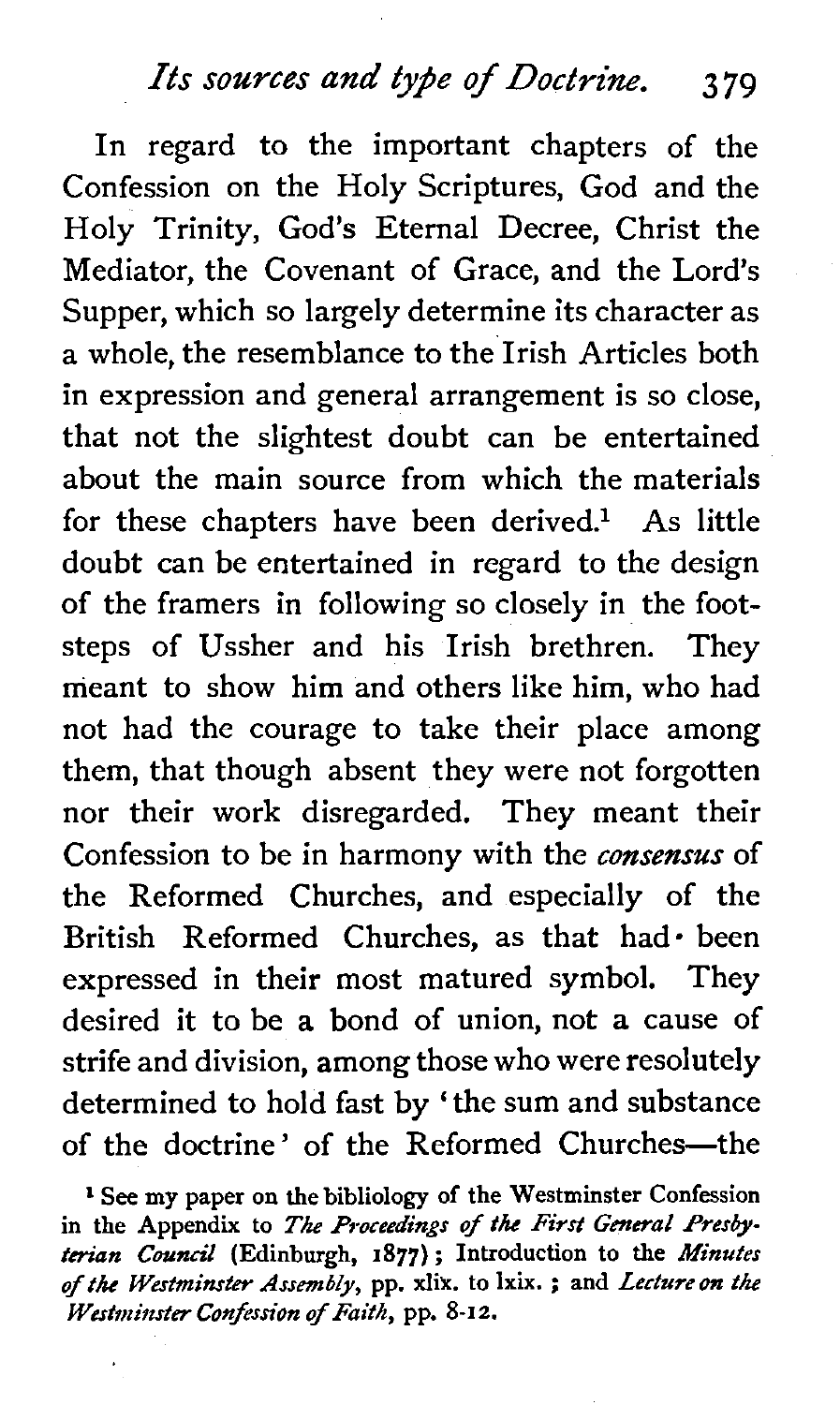Augustinianism so widely accepted in the times of Elizabeth and James. In that logical and systemloving age, it was thought that they had been wonderfully successful in their efforts to carry out their desires and intentions, so that Baillie could boast of their work being 'cried up by many of their greatest opposites as the best Confession yet extant,' and Baxter could concede that it was 'the most excellent for fulness and exactness he had ever read from any Church,' and, with all his individualism, could pitch on nothing in it as contrary to his judgment save a few minor matters which he did not venture to deny were capable of a benign interpretation. The Independents both in England and New England, and the Baptists in England, expressed their substantial approval of it, so far as it had been accepted by the English Parliament. In our own day a different view has often been taken of the Confession, and many hard things have been said of it, some by professed friends, more by avowed opponents of its teaching. I have endeavoured, in the Introduction to the published volume of the **Minutes** of the *Assembly*  already referred to, to vindicate it from the more serious charges which have been brought against it, and to claim for it and its authors that the justice be done them to read it in the light of the writings and known sentiments of the men who drew it up, and less exclusively than has long been done in the light of the teaching and traditions of later and narrower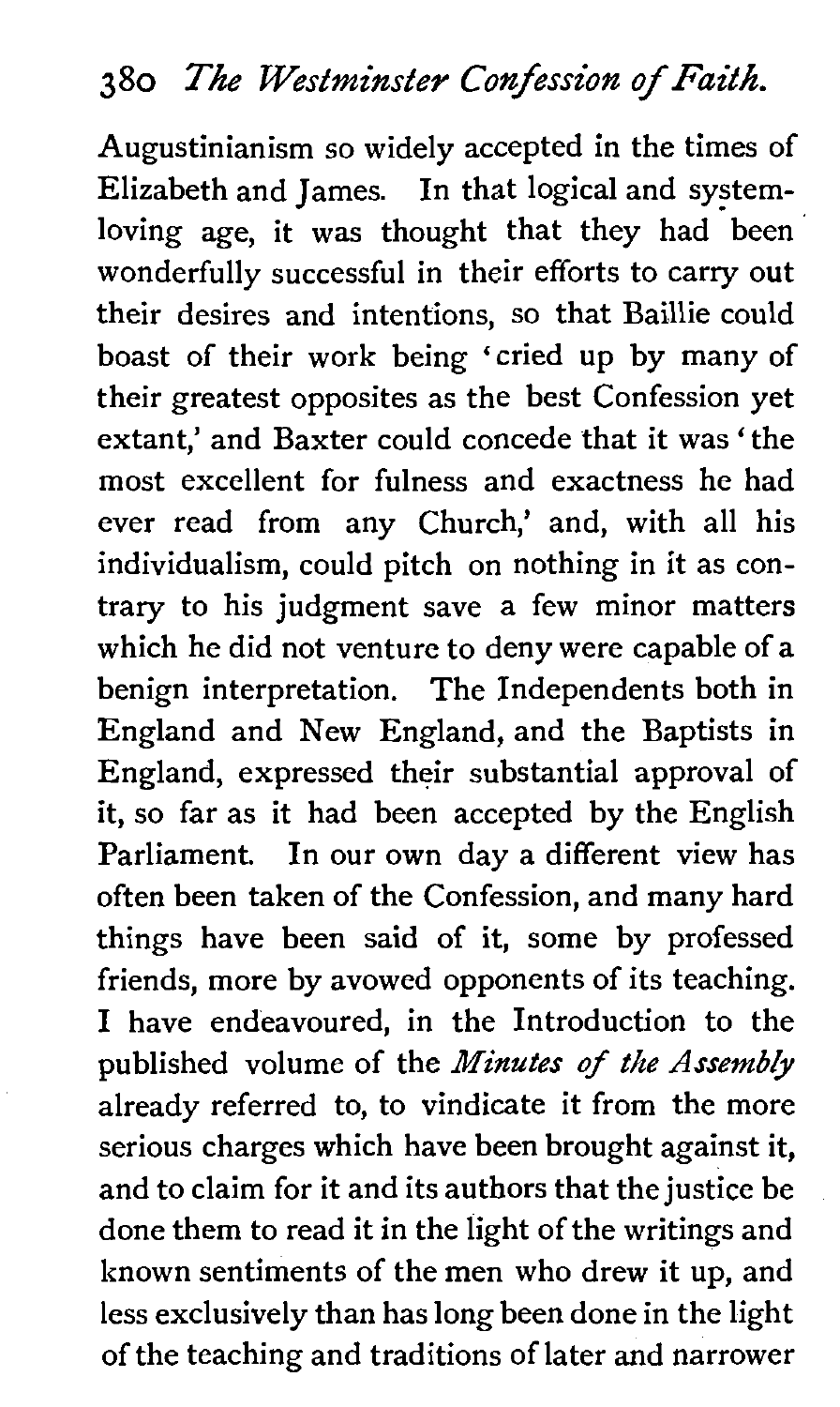times-to strip it as far as possible of the accretions which in the lapse of time have gathered round it, and marred in greater or lesser measure its goodly form and true proportions.<sup>1</sup> I must refer any of you who wish to go thoroughly into this matter to what I have there advanced and still abide by, as to the inspiration and consequent canonicity and authority of Holy Scripture, the doctrines of the Blessed Trinity, of the creation and the fall of man, of Christ the Mediator, of redemption and justification through his obedience unto death, of the Christian Sabbath and the Lord's Supper, and above all, of the mysterious doctrine of predestination, in the exposition of which the Irish Articles are *most closely* adhered to.<sup>2</sup> On this last it has been again grievously misrepresented by some, of

<sup>1</sup> We have several excellent commentaries on it, but they are mostly expository or dogmatic, and have made comparatively little use of the vast mass of materials we possess in the writings of those who framed it, to illustrate its spirit and expound the more delicate shades of its teaching. Quotations from Owen and later men are not without their use, nor those from Hooker and Pearson; but more use must be made of the writings of the members of the Assembly, and of the writings of that great divine from whose Articles and Catechisms they drew so largely.

\* I place the two once more in opposite columns, that it may be seen how closely the later has followed the earlier, and how faithfully, in regard to this important head, the terms of pacification agreed to by the Irish Convocation in 1615 were adhered to :

**WESTMINSTER CONFESSION. IRISH ARTICLES.** 

**ARTICLE III.-OF GOD'S** 

ETERNAL DECREE AND

CHAPTER III.-OF GOD'S

**ETERNAL DECREE.** 

I. God from all eternity did, **11.** God from all eternity did, by the most wise and holy coun-

PREDESTINATION.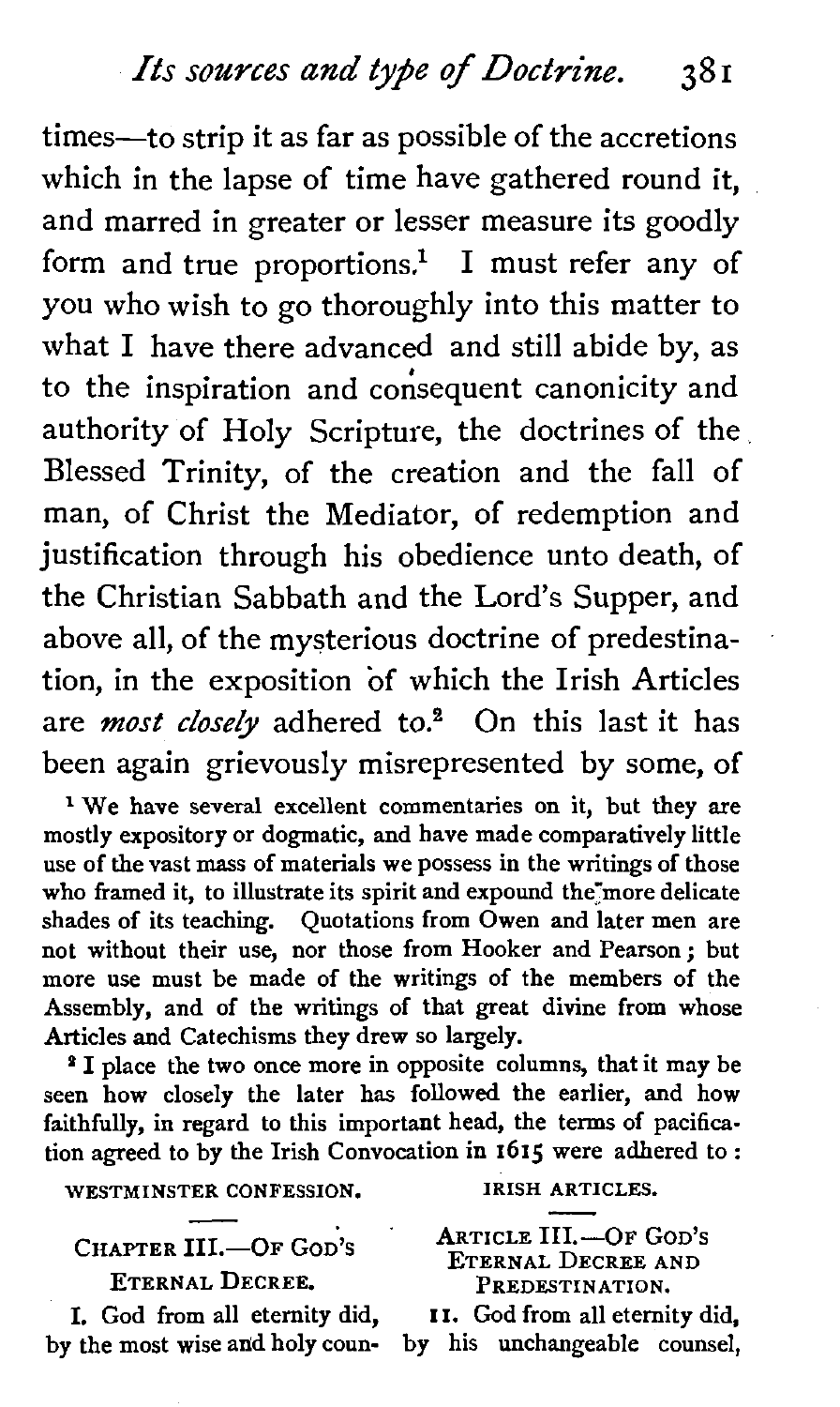whom better things might have been expected, and the fairness at least have been shown to deal with its teaching on this mysterious subject as it was explained in the writings of the great English

sel of his own will, freely and unchangeably ordain whatsoever comes to pass : yet so, as thereby neither is God the author of sin, nor is violence offered to the will of the creatures, nor is the liberty or contingency of second causes taken away, but rather established.

**11.** Although God knows whatsoever may or can come to pass upon all supposed conditions ; yet hath he not decreed anything because he foresaw it as future, or as that which would come to pass upon such conditions.

**111.** By the decree of God, for the manifestation of his glory, some men and angels are predestinated unto everlasting life, and others fore-ordained to everlasting death.

IV. These angels and men,<br>us predestinated and forethus predestinated and ordained, are particularly and unchangeably designed; and their number is so certain and definite, that it cannot be either increased or diminished.

V. Those of mankind that are predestinated unto life, God, before the foundation of the world was laid, according to his eternal and immutable purpose,

ordainwhatsoever in time should come to pass : yet so as thereby no violence is offered to the wills of the reasonable creatures, and neither the liberty nor the contingency of the second causes is taken away, but established rather.

**12.** By the same eternal counsel, God hath predestinated some unto life, and reprobated some unto death : of both which there is a certain number known only to God, which can neither be increased nor diminished.

13. Predestination to life is the everlasting purpose of God, whereby, before the foundations of the world were laid, he hath constantly decreed in his secret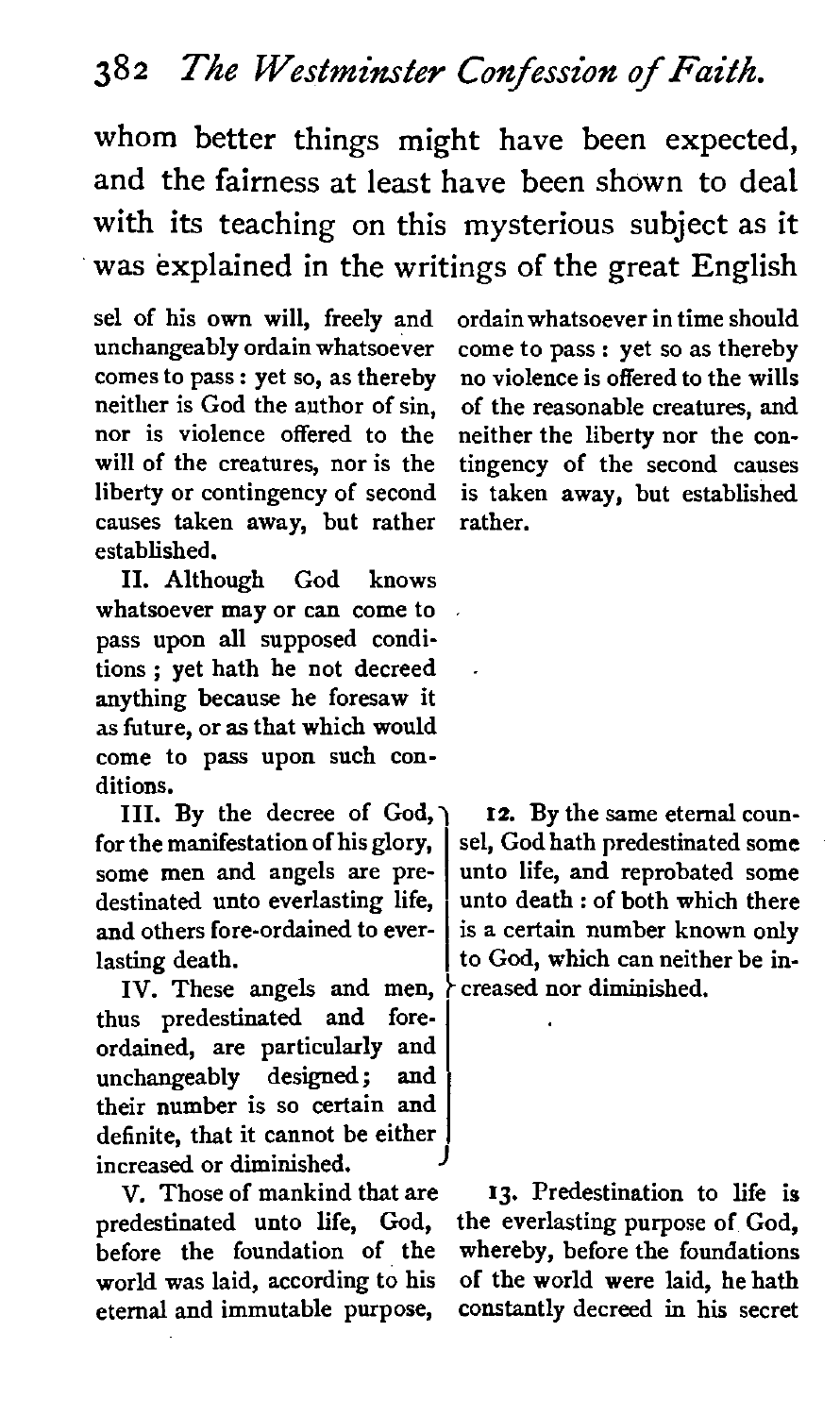scholars anddivines from whom mainly it came, and as it has been guarded by the authors of the Confession themselves, and not as it has been exaggerated by the representations of any later or narrower

and the secret counsel and good pleasure of his will, hath chosen in Christ unto everlasting glory, out of his mere free grace and love, without any foresight of faith or good works, or perseverance in either of them, or any other thing in the creature, as conditions, or causes moving him thereunto ; and all to the praise of his glorious grace.

VI. **As** God hath appointed the elect unto glory, so hath he, by the eternal and most free purpose of his will, fore-ordained all the means thereunto. Wherefore they who are elected being fallen in Adam, are redeemed by Christ ; are effectually called to faith in Christ by his Spirit working in due season; are justified, adopted, sanctified, and kept by his power through faith unto salvation. Neither are any other redeemed by Christ, effectually called, justified, adopted, sanctified, and saved, but the elect only.

counsel to deliver from curse and damnation those whom he hath chosen in Christ out of mankind, and to bring them by Christ unto everlasting salvation, as vessels made to honour.

**14.** The cause moving God to predestinate unto life, is not the foreseeing of faith, or perseverance or good works, or of anything which is in the person predestinated, but only the good pleasure of God himself.

IS. Such as are predestinated unto life, be called according unto God's purpose (his Spirit working in due season), and through grace they obey the calling, they be justified freely, they be made sons of God by adoption, they be made like the image of his only'begotten Son Jesus Christ, they walk religiously in good works, and at length, by God's mercy, they attain to everlasting felicity.

32. None can come unto Christ unless it be given unto him, and unless the Father draw him. And all men are not so drawn by the Father that they may come unto the Son. Neither is there such a sufficient measure of grace vouchsafed unto every man whereby he is enabled to come unto everlasting life.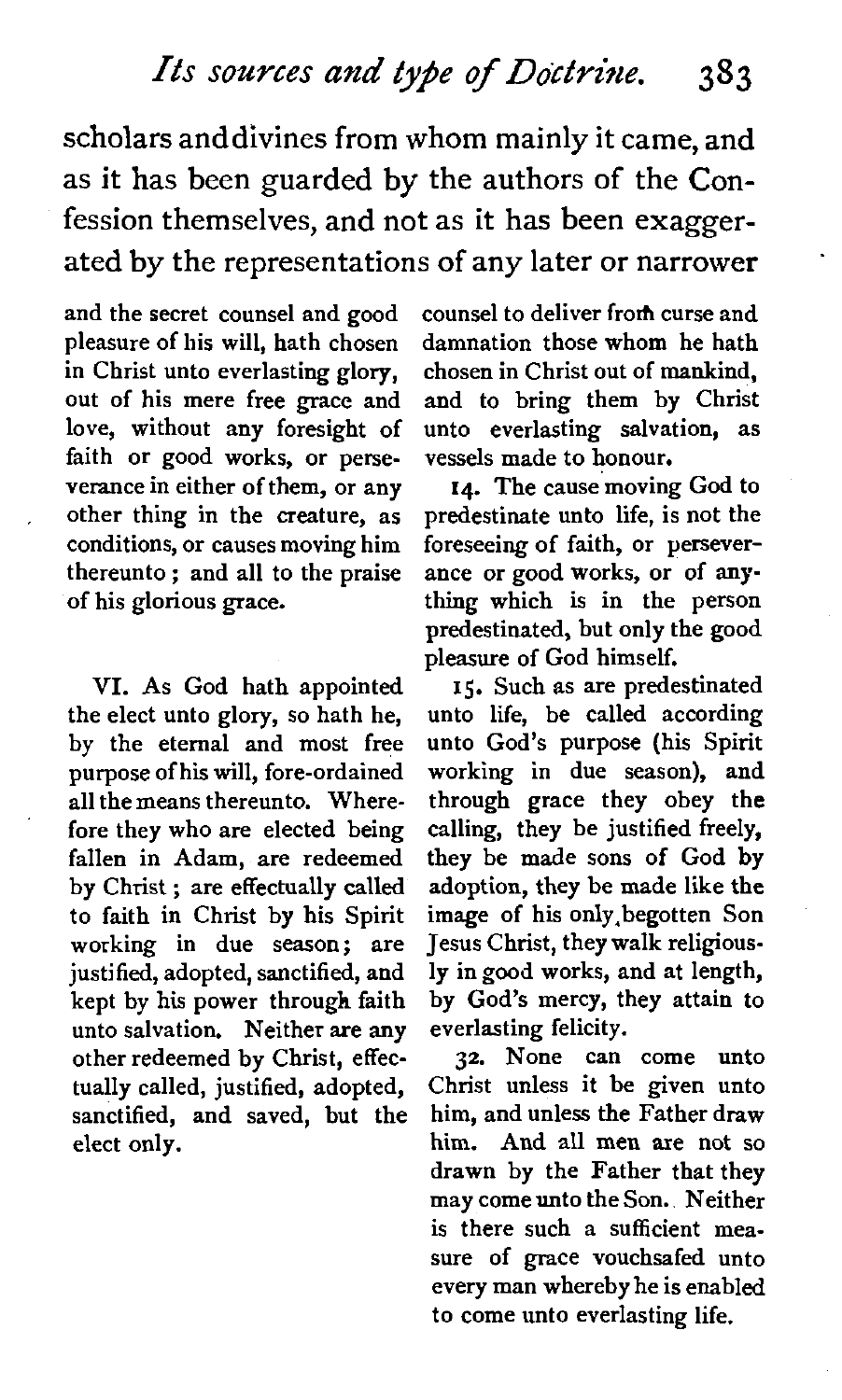school, or as it may be distorted by questionable inferences of their own. In regard to the doctrine actually taught in the Confession I cannot compress into shorter space what I have already said, but must content myself with referring to the

VII. The rest of mankind, But such as are not predestin-<br>God was pleased, according to ated to salvation shall finally be the unsearchable counsel of his condemned for their sins.<br>own will, whereby he extendeth  $14$ . For all things being orown will, whereby he extendeth **14.** For all things being oror withholdeth mercy as he dained for the manifestation of pleaseth, for the glory of his his glory, and his glory being to pleaseth, for the glory of his sovereign power over his creasovereign power over his crea- appear both in the works of his tures, to pass by, and to ordain mercy and of his justice; it tures, to pass by, and to ordain mercy and of his justice; it them to dishonour and wrath for seemed good to his heavenly them to dishonour and wrath for seemed good to his heavenly their sin, to the praise of his wisdom to choose out a certain their sin, to the praise of his wisdom to choose out a certain glorious justice.

VIII. The doctrine of this 17. We must receive God's high mystery of predestination promises in such wise as they high mystery of predestination promises in such wise as they is to be handled with special be generally set forth unto us in is to be handled with special be generally set forth unto us in prudence and care, that men Holy Scripture: and in our prudence and care, that men Holy Scripture; and in our attending to the will of **God** doings, that will of God is to be revealed in his Word, and yield- followed, which we have ex-<br>ing obedience thereunto, may, pressly declared unto us in the from the certainty of their effectual vocation, be assured of their eternal election. So shall this doctrine afford matter of praise, reverence, and admiration of God, and of humility, diligence, and abundant consolation to all that sincerely obey the gospel.

ated to salvation shall finally be<br>condemned for their sins.

number towards whom he would extend his undeserved mercy, leaving the rest to be spectacles of his justice.

pressly declared unto us in the<br>Word of God.

The only section of this chapter of the Westminster Confession which has not a correspondent paragraph in the Irish Article is the second. This simply negatives the Jesuit theory of a predestination based on *scientia* media, and that was the least that could be expected from an Assembly over which Twisse presided.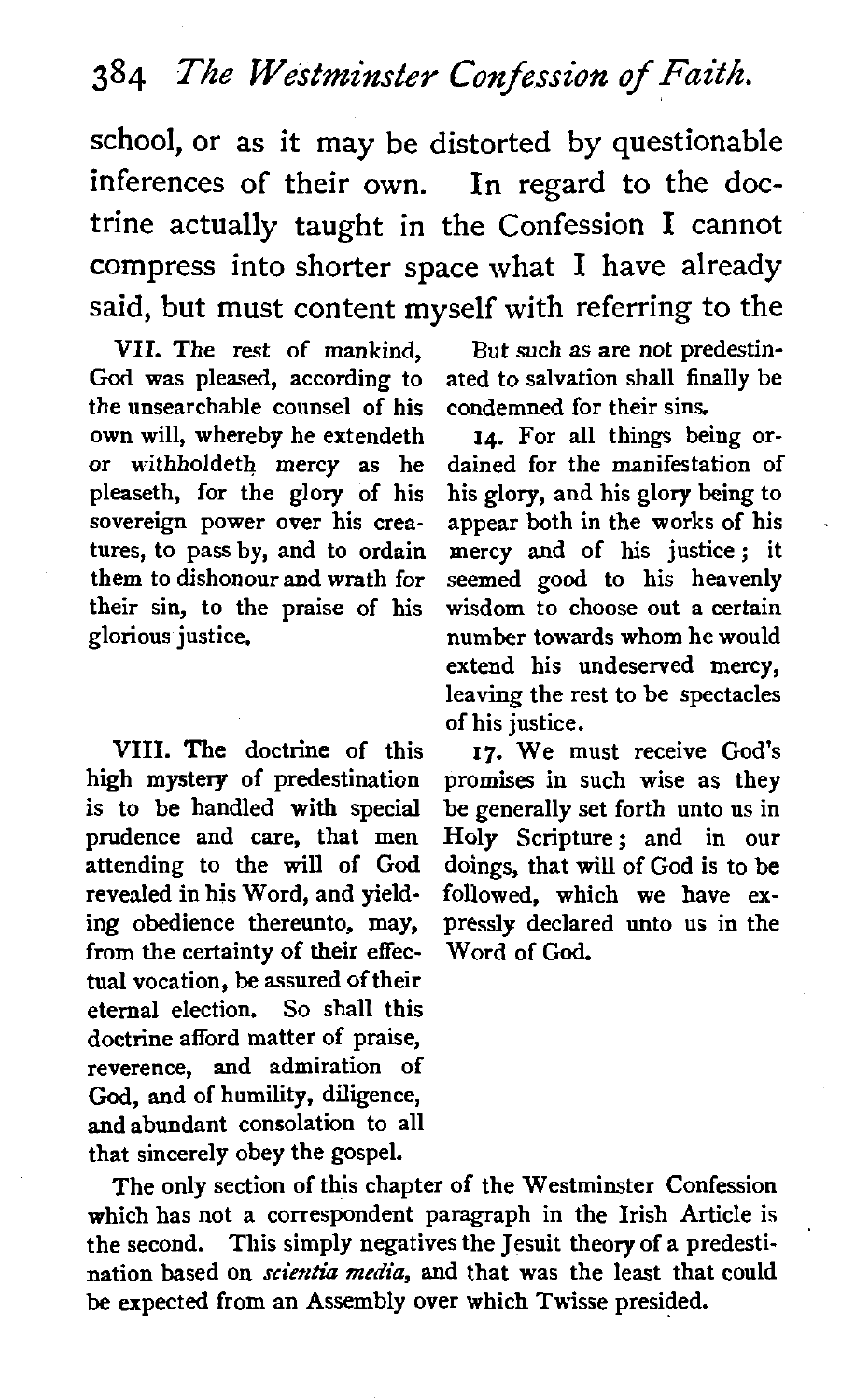### *Answers to Objections.* **385,**

pretty full statement I have given in the Introduction to the *Minutes* of *the Westminster Assembly,*  pp. lii. to lxiv. I subjoin, however, a brief reply to some of the objections brought against it.

In reply to the reckless assertion, that those who hold this doctrine as it is set forth in the Westminster Standards cannot preach to their perishing fellow-sinners the love of God and the freeness of Christ's salvation, I deem it sufficient to point to the fact that they have never ceased to preach these truths fully and faithfully. They believe them in their inmost hearts, and allow their belief to influence their conduct and mould their teaching, and none have ever set forth these precious truths with more winning tenderness or more marked success, than the men who embraced their system of doctrine, and had a firm grasp of their principles as Leighton, Rutherfurd, Sedgewick, Arrowsmith, Tuckney, Calamy, and Bunyan, in the seventeenth century, Willison, Boston, Whitfield, and the Erskines in the eighteenth, and Chalmers, M'Cheyne, the Bonars, Nicolson, and Crawford in the nineteenth century. By none in recent times has the general Fatherhood of God been more resolutely defended than by the last named of these divines, who was fully persuaded that, in that as well as in the other distinctive articles of his creed, he was following faithfully<sup>1</sup> in

**<sup>1</sup>**See the **views of Harris and Ball in Minutes, pp. lx., lxiii.**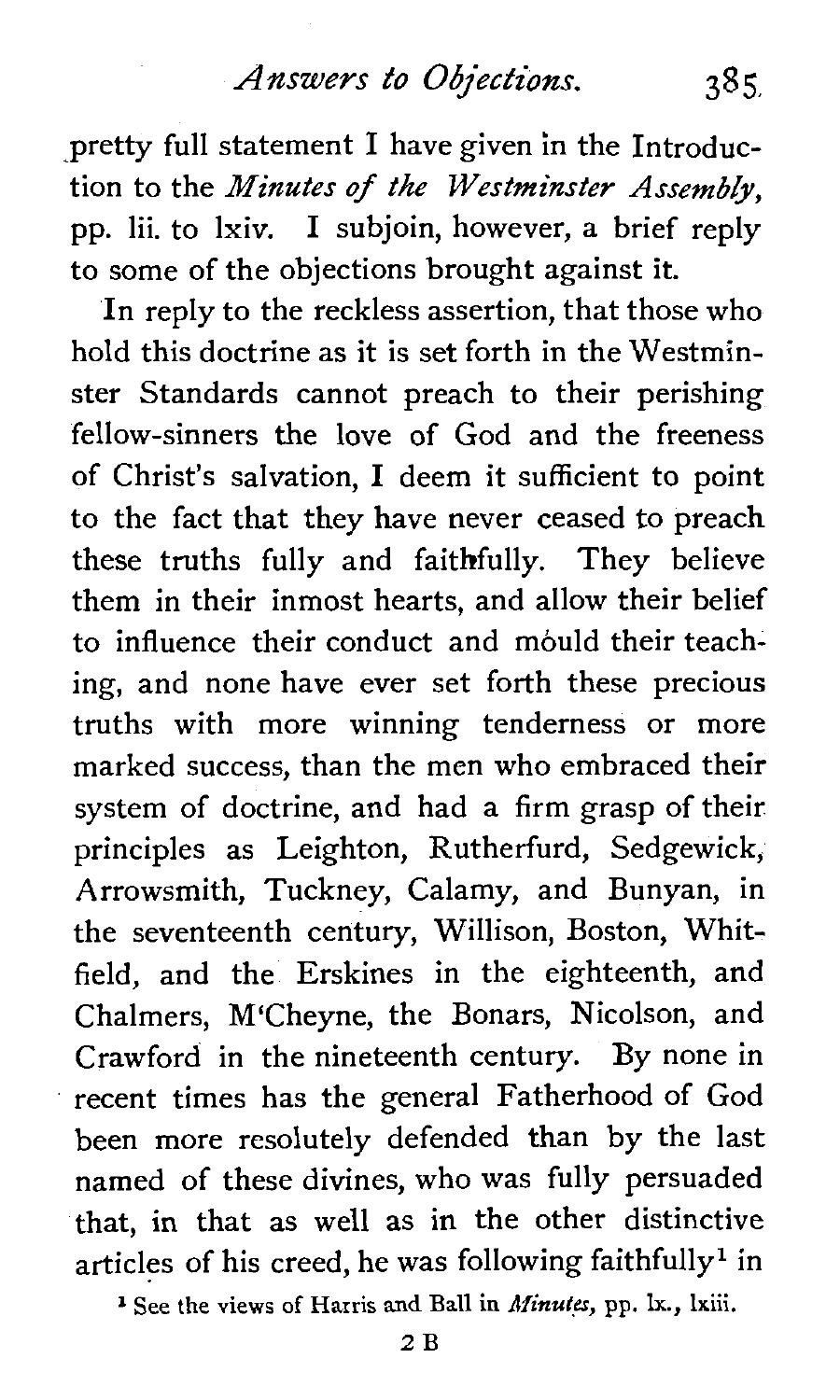# **386 The Westminster Confession of Faith.**

the footsteps of the Westminster divines. Even the so-called 'grim' Synod of Dort denounced it as a calumny against the Reformed Churches to assert that they held 'that God of his own absolute or arbitrary will, and without any respect of sin, hath foreordained or created the greater part or any part of mankind to be damned, or that his decree is in any such sense the cause of sin or of final unbelief as it is the cause of faith and good works.' And as to the atonement of Christ they say, 'This death of the Son of God is the only and most perfect sacrifice and satisfaction for sins, of infinite price and value, abundantly sufficient to expiate the sins of the whole world.' 'Furthermore, it is the promise of the gospel, that whosoever believes in Christ crucified should not perish but have everlasting life ; which promise, together with the injunction of repentance and faith, ought promiscuously and without distinction to be declared and published to all people to whom God in his good pleasure sends the gospel. But forasmuch as many being called by the gospel do not repent nor believe in Christ, but perish in their infidelity, this comes not to pass through any defect or insufficiency of the sacrifice of Christ offered upon the cross, but by their own proper fault.' And again they say, ' This default is not in the gospel, nor in Christ offered by the gospel, nor in God who calleth them by his gospel, and moreover bestoweth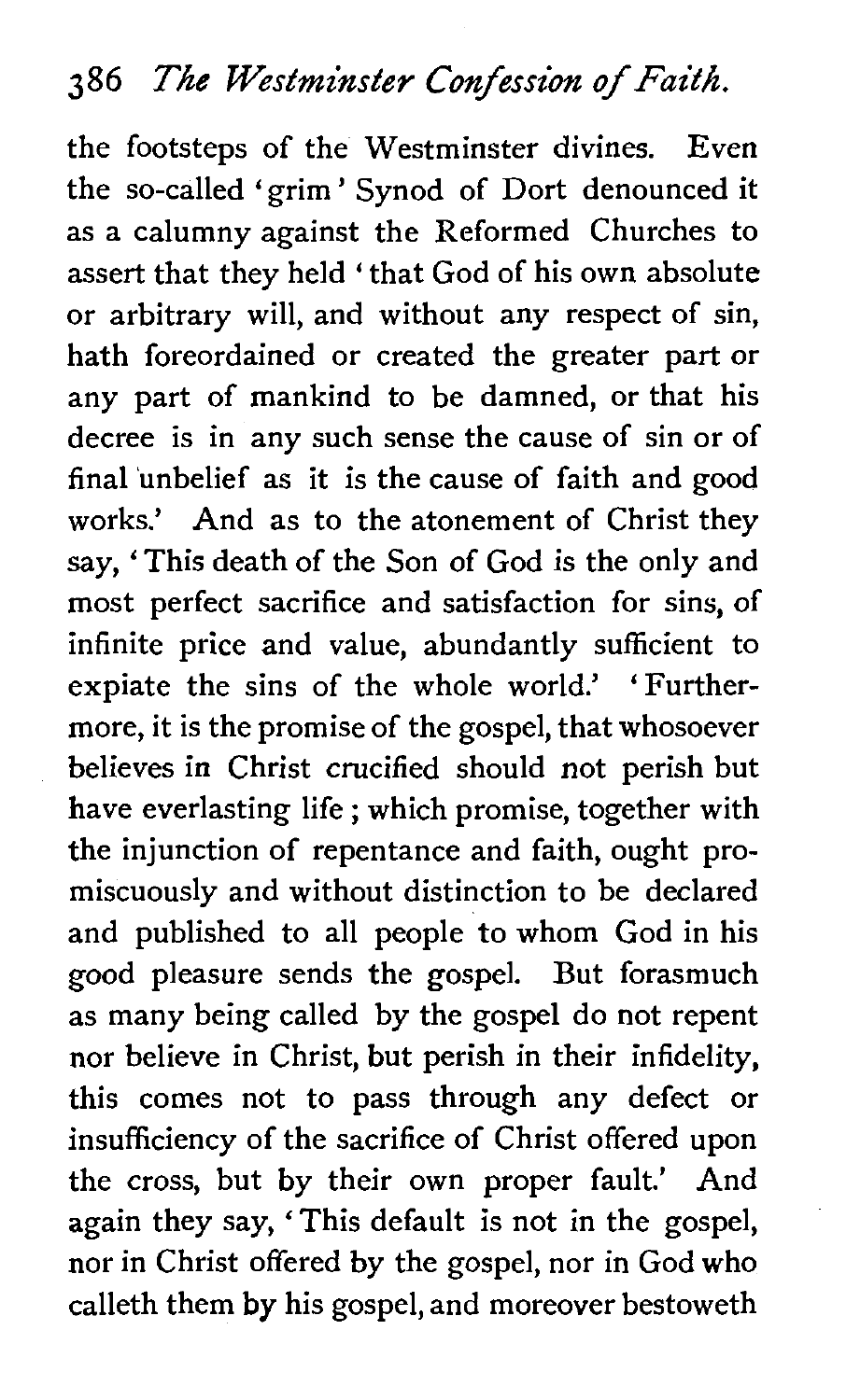# *Answers to Objections.* **387**

diverse special gifts upon them, but in themselves who are called ; of whom some are so careless that they give no entrance at all to the word of life ; others entertain it, but suffer it not to sink into their hearts, and so. . . afterwards become revolters.'

Even this much misrepresented Synod, no less than many Calvinists in our own day, appears to represent God our Father as having done as much for all to whom the gospel is sent, as the opposite system represents Him as having done for any. As Dr. Crawford has so well put it: 'It is only with reference to the non-elect that the Fatherly love of God can be deemed to be obscured by Calvinists. And hence the question comes to be, Wherein does the atonement present a less gracious aspect to those who are not eventually saved, according to our view of its special destination, than according to the views entertained by those who differ from us? The atonement per se, according to the Arminian view, does nothing more for all men than, according to the Calvinistic view, it does even for the non-elect. It does not per se secure their actual salvation, but merely renders salvation attainable by them on condition of their repenting and believing the gospel. Now certainly it cannot be said to do less than this according to the doctrine of the most decided Calvinists, who hold, in the words of Owen, that ' Christ's oblation of himself was every way suffi-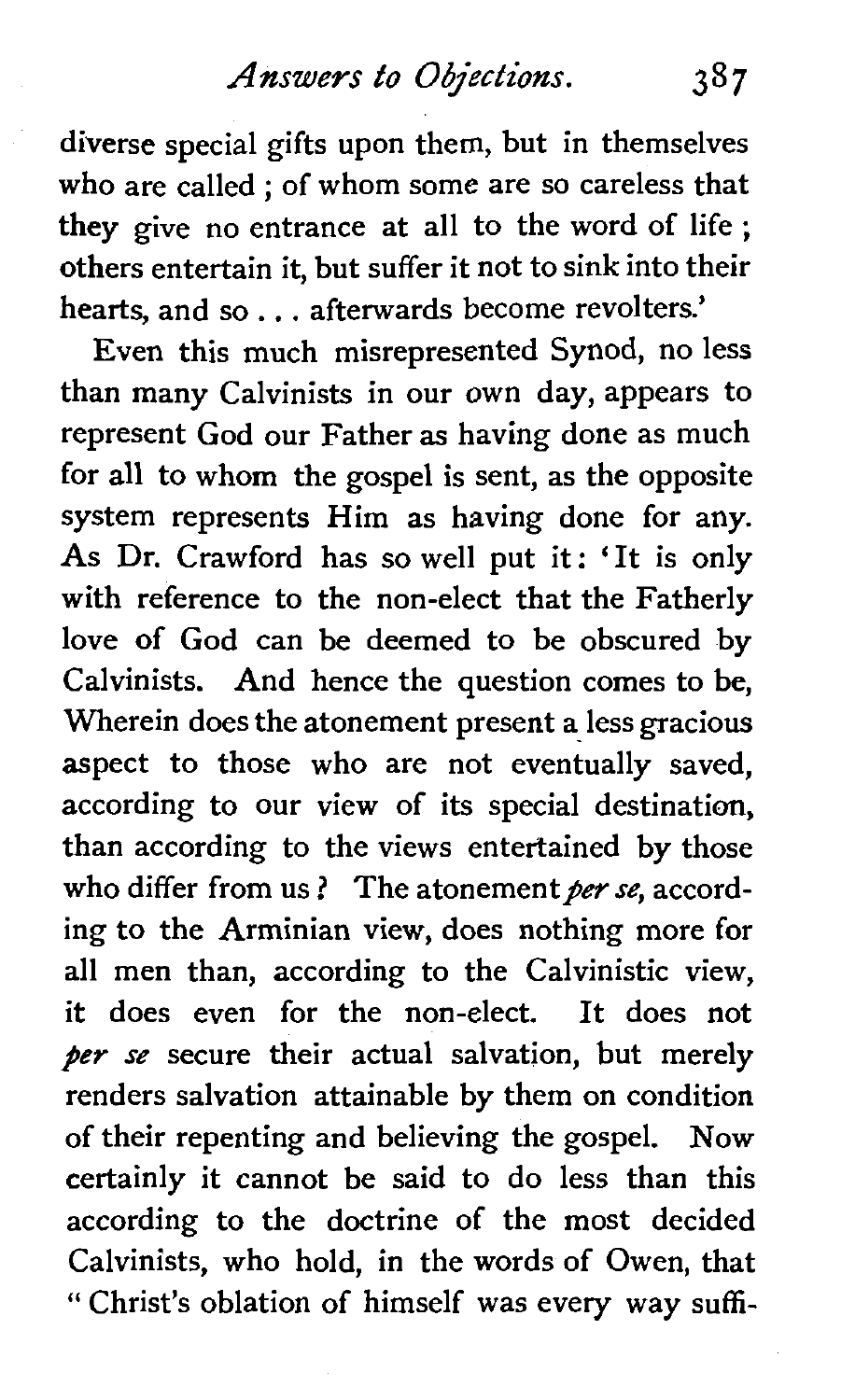## **388 The Westminster Confession of Faith.**

cient to redeem and save all the sinners in the world, and to satisfy the justice of God for all the sins of all mankind," and that if there were a thousand worlds the gospel of Christ might on this ground be preached to them all-there being enough in Christ for the salvation of them all, if so be they will derive virtue from him by faith.'

In reply to the not less reckless charge some have preferred, that they who hold this doctrine teach ' that scarcely anybody can be saved,' and so drive many into the opposite error of universalism, I say that Calvinists have good cause to feel amazed that any one having claims to scholarship and candour should ever have preferred it. In none of the authorised formularies of the Calvinistic Churches with which I am acquainted is any foundation given for such a caricature of the system or for putting a narrower meaning on the 'some' who are to be saved than on the 'others' who are not. The nearest approach to it I remember occurs in the Confession of Lord Bacon, who was free from any taint of Presbyterianism or Puritanism, and he merely uses, to describe the elect, the scriptural epithet 'little flock.' It is not from among them only that occasional discourses have come on the fewness of the saved. They are quite as much entitled as the representatives of any other school to speak of those who shall ultimately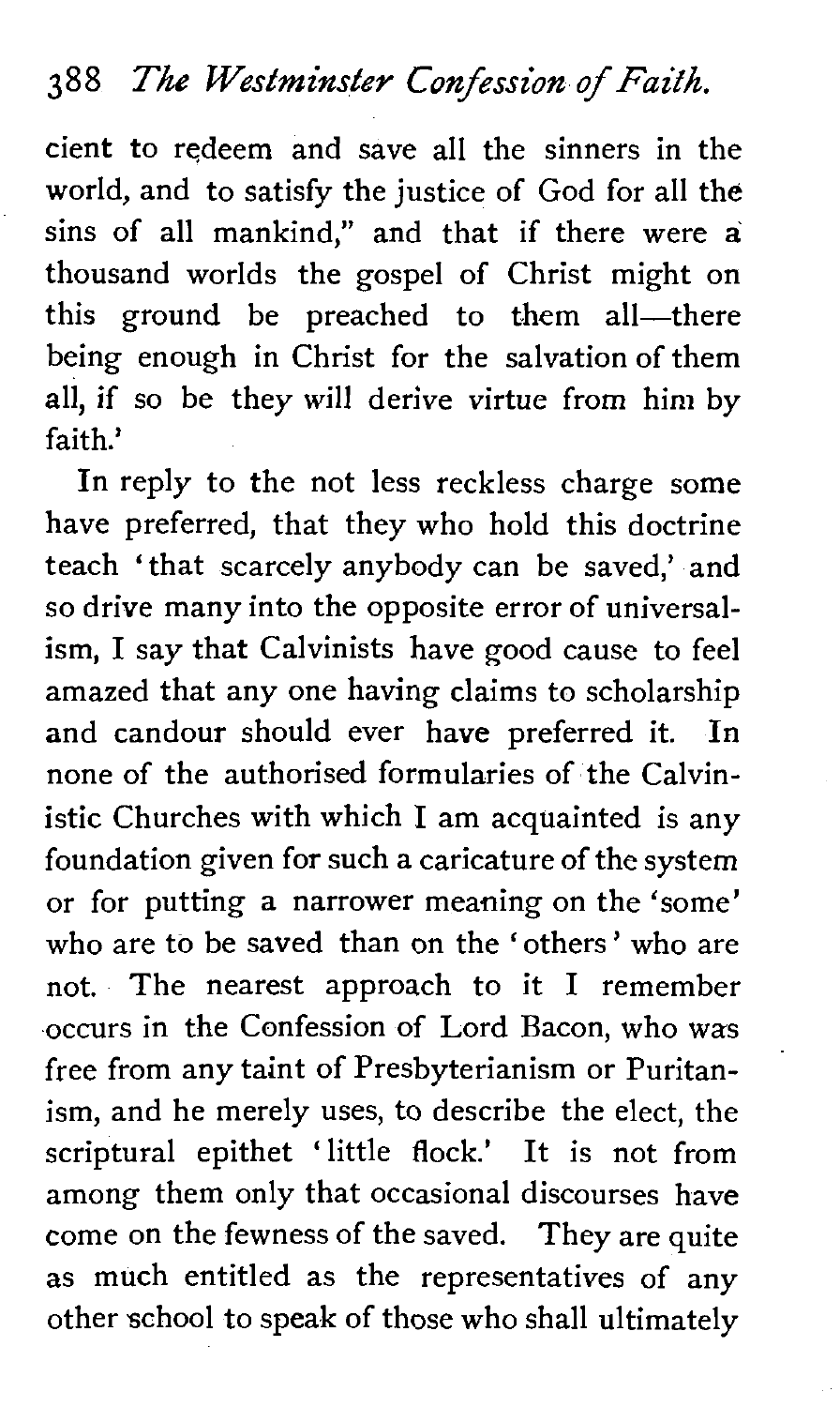## *Answers to Objections.* **389**

be gathered into one, under Christ their head, as a great multitude which no man could number, of all nations and kindreds and people and tongues, and to hold, as some of the most pronounced of them in our own day have avowed they do, that the number of the saved will at last far exceed that of the lost. With respect to the charge that Calvinism has tended greatly to foster Rationalism and Socinianism, one might at once admit that these have been the errors to which Protestantism in every form has been most liable, just as credulity and superstition have been the besetting sins of the Roman and Anglo-catholic schools. And yet such an one need not hesitate to affirm that it is not the case that Calvinism has been in any special sense chargeable with or responsible for these erroneous tendencies. In the age of the Reformation their chief advocates were found among the Spaniards and Italians who had joined the Reformers,and Spain and Italywere just the twocountries in which the theology of Augustine was least in reputeand living power. In the following century it was not among the Calvinists of France, Switzerland, or Britain, but among the Remonstrants of Holland, that the tendency to rationalising and Socinianising modes of thought first markedly showed itself. It spread to many of the Lutheran Churches of Germany before it seriously injured the Calvinistic Churches. . It affected the Church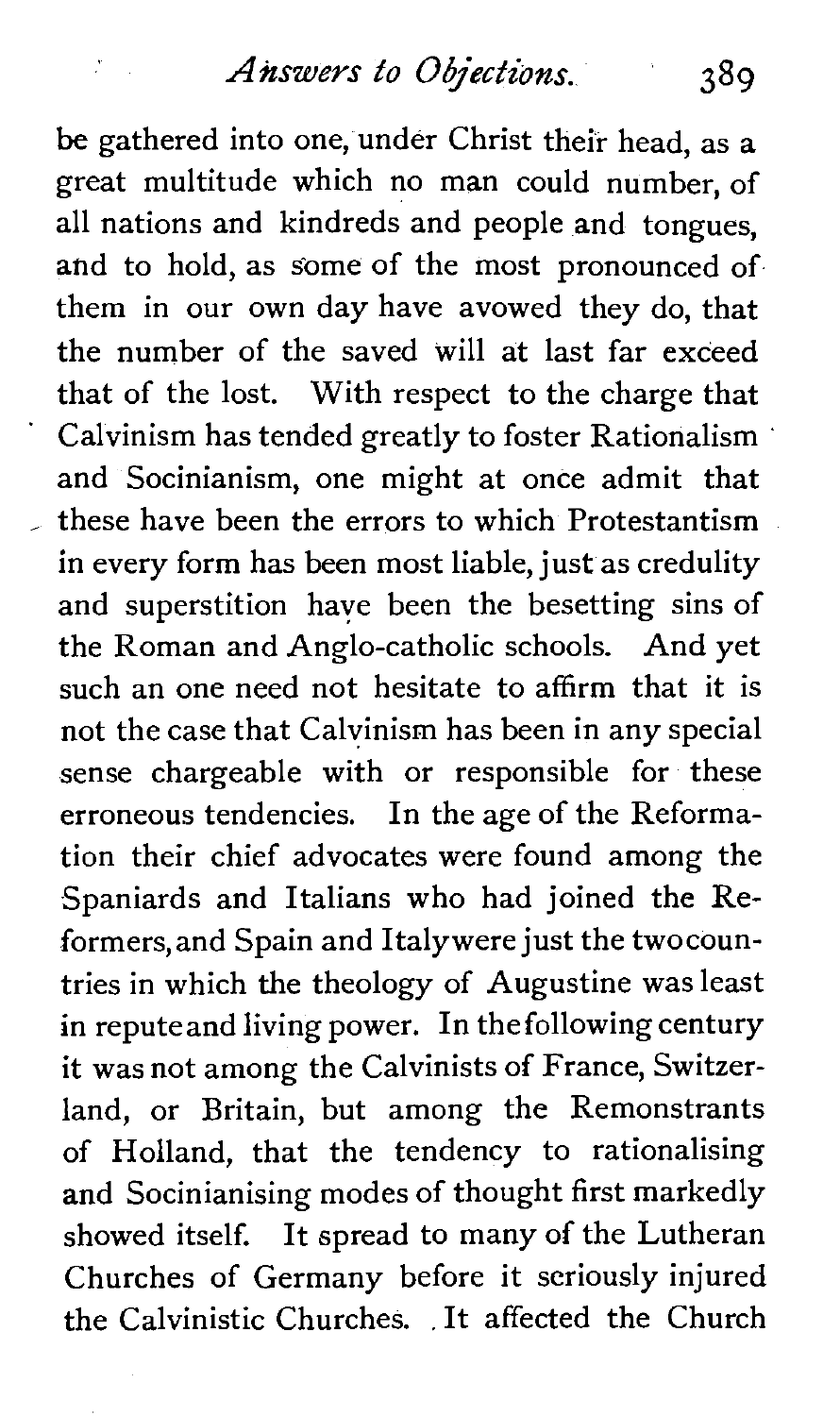# **<sup>390</sup>The Westminster Confession of Faith.**

of England herself before it touched the Nonconformist Churches. In our own day no one not utterly blinded by prejudice will venture to deny that the tendency in question is to be found in Lutheran and Arminian Churches quite as much as in the Calvinistic, in the Church of England herself quite as markedly as in any communion of Scottish or American Presbyterians.

Further, it is asserted that Calvinism has been unfavourable to literature. It may be admitted at once that many of the eminent literary men of the present age are unfavourable to the doctrinal system of Augustine and Calvin, but it must be admitted also that the greater part of them are not more friendly to many of the doctrines which used to be held firmly by Arminians, and in particular to that view of the atonement which has been current among Lutherans and Arminians as well as Calvinists. But literature did not take its origin in the nineteenth century, and Calvinism has contributed its fair share to the cultivation of it. It is admitted that it has had quite its due proportion, and even more than its due proportion of the great preachers who have adorned the Christian Church from the age of Augustine to that of Whitfield, and some of the greatest preachers since Whitfield's time have held and taught its principles. It is admitted also that it has had a few poets and hymn-writers. The father of English poetry has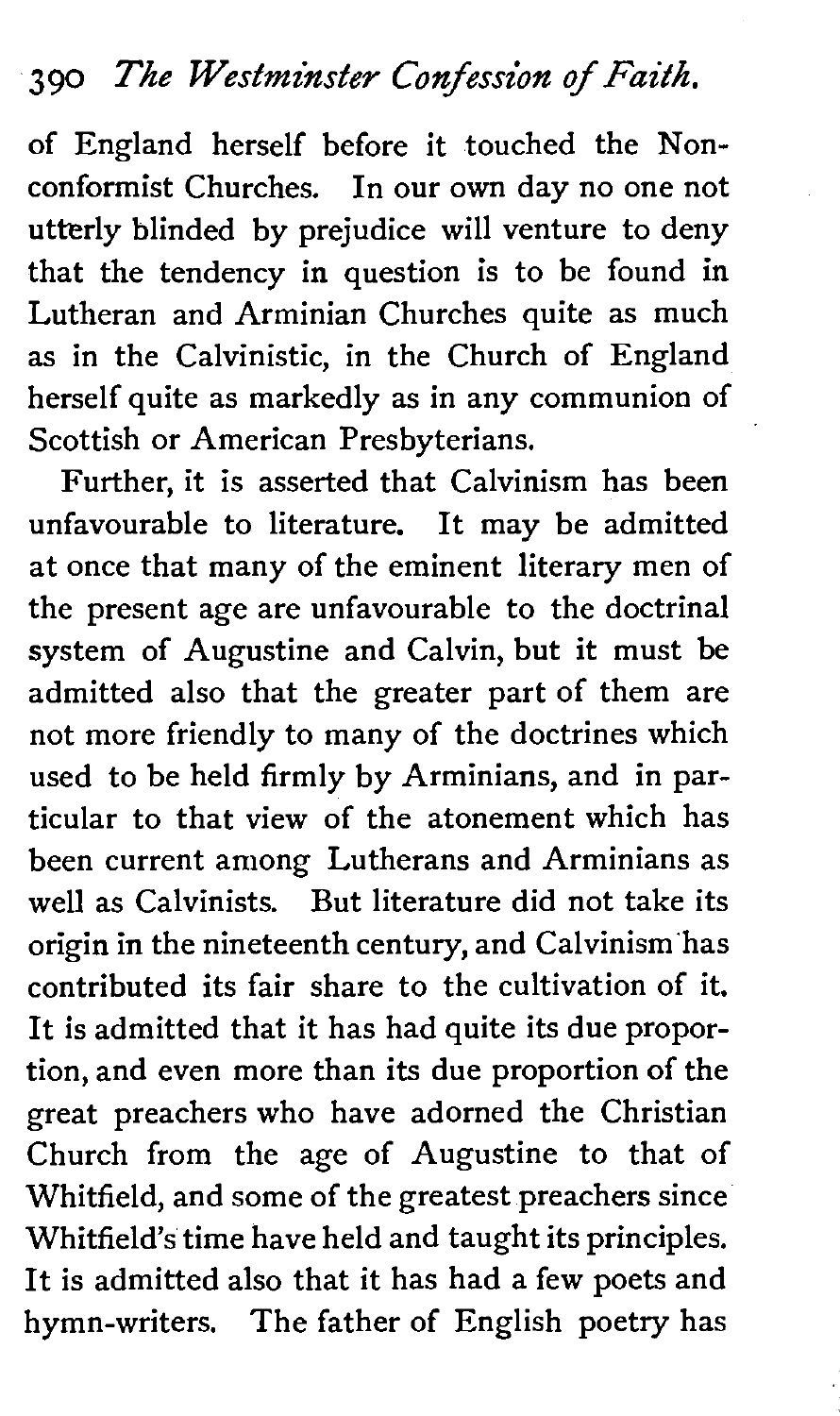*Answers to Objections.* 391

at least spoken of it more respectfully than some modern divines :-

> ' **But I can ne bolt it to the bren, As can the holy doctor St. Austen, Or Boece or the bishop Bradwardin.'**

But in his day perhaps it was still a half truth, though in ours it is said to have become wholly false. Then, should he be left out who wrote :

> ' Some I have chosen of peculiar grace, **Elect above the rest** ; **so is my will** :'

and should not the names of Doddridge, Newton, Cowper, and Bonar be added to those of Toplady and Watts, if what it has done for hymnology is to be fairly weighed ? It is admitted it has given us one religious allegory; it might have been admitted that it had given us two at least, for the  $Holy$ *War* of Bunyan is only inferior in pathos and spiritual power to his Pilgrim's Progress. And before it is urged to its disparagement that it has not given us more books of this class, let any other school be named which has given as many of equal merit, and which have been as richly blessed. In practical divinity and treatises which appeal to the heart and conscience as well as to the intellect it is admitted that Calvinism is rich, and in our own language there are no treatises can be named which, in their power of rousing the careless, encouraging the doubting, and cheering the desponding, deserve to be set alongside of Baxter's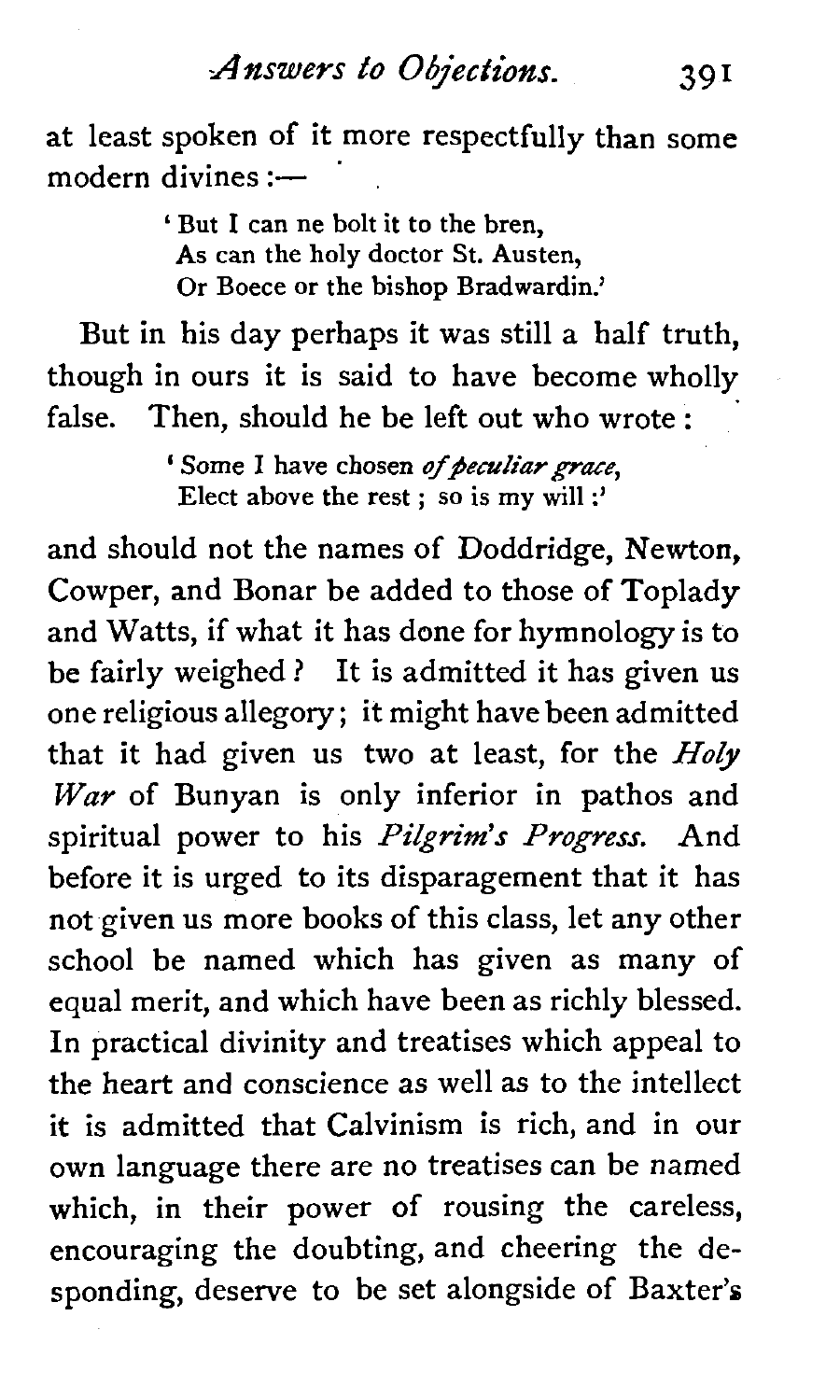*Call to the Unconverted'* and his *Saints' Everlasting*  Rest, and Bunyan's *Jerusalem Sinner Saved*; and notwithstanding all his individualism, the former as well as the latter sides with Calvin in regard to the doctrine of predestination and many of the other articles of his creed. Then, as has been already hinted, Lord Bacon, Hooker, Ussher, Hall, Leighton, and Sibbes were Calvinists, and it is so far from being true that Calvinism has been unfavourable to literature in Britain that on the contrary it may be affirmed that if the names of all who were Calvinists were struck out of the list of her worthies, the Church of England herself would find the number of the great names which adorn her annals seriously curtailed.

What has been asserted by some of Calvinism in general has been affirmed by others of Scottish Calvinism in particular. The account I have already given of the works of its theologians in the sixteenth and seventeenth centuries will I hope suffice to show that during these ages it held its own among the Reformed Churches, and in proportion to its size contributed its fair share, and somewhat more, to the elucidation and defence of a moderate Calvinism, and bore the heaviest share of the contest for the autonomy of the Church, the Presbyterian constitution of its governing councils, and the rights of its ordinary members in the choice of their pastors. Leighton, the only one of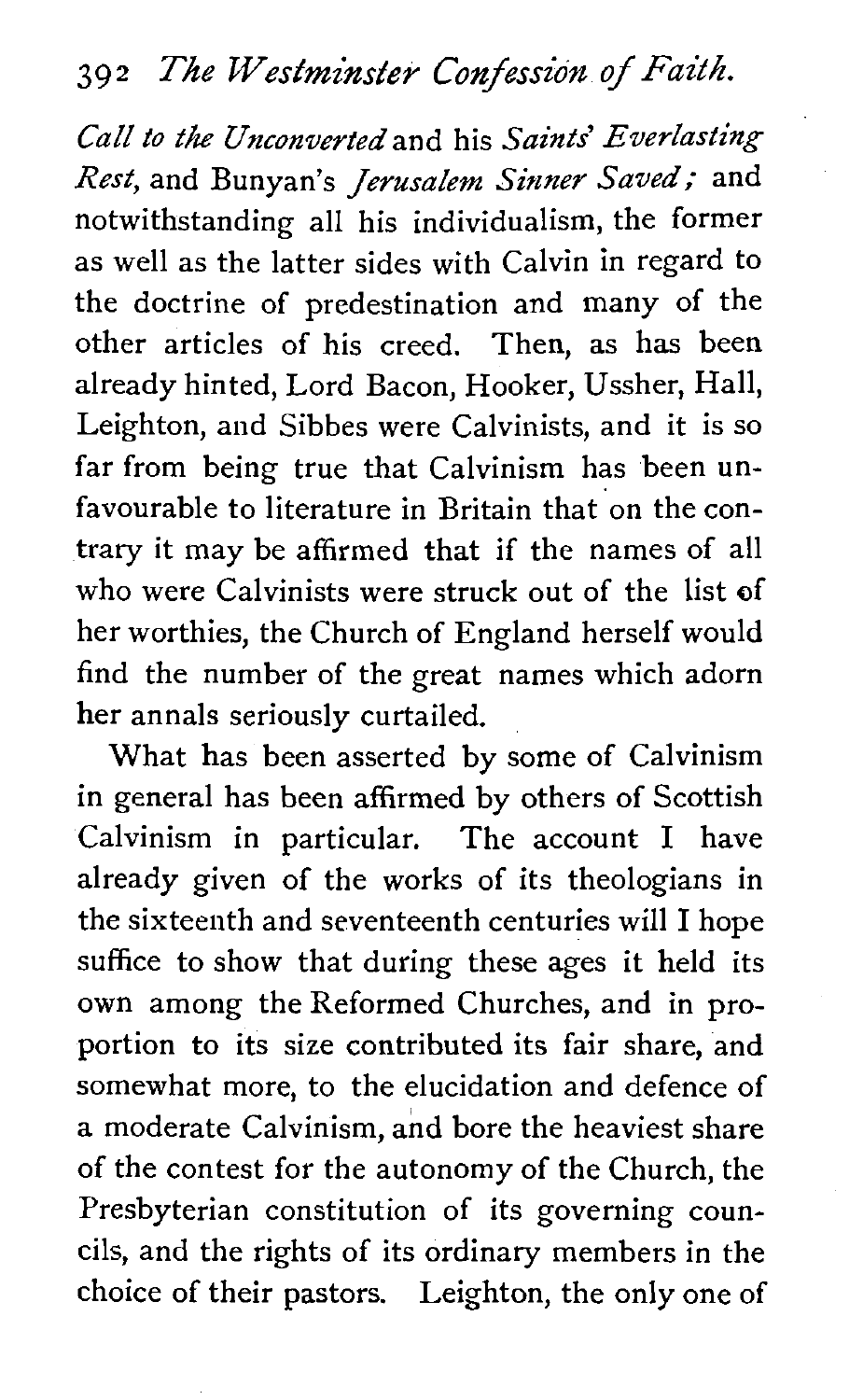#### *Answers* to *Objections.*  393

its prelates in the seventeenth century who gained a name and fame for himself as a theologian, passed his happiest days as a minister of its Presbyterian Church ; and most of those discourses which charm us still, and which were treasured in many a humble Presbyterian household ere yet they had come to be so generally valued elsewhere, were preached from the pulpits or delivered from the chair of Divinity in our Covenanting Church. In the eighteenth century the literary fame of the leaders, lay as well as clerical, of the national Church of Scotland is universally acknowledged, and the contributions made to theological literature in an untheological age by a single Scottish divine-Dr. Campbell of Aberdeen-by his Dissertation on Miracles, his Lectures on Ecclesiastical History, and his *opus magnum* on the Gospels, were such as many larger Churches in that century might have been proud of. Then in the same century there arose or came to maturity a school of history and philosophy which added greatly to our country's fame. Its chief ornaments were ministers, preachers or elders of the national Church, and Sir William Hamilton, the greatest ornament of that school in our own times, expressed himself far more respectfully regarding its Calvinistic theology than many have the assurance to do who have not a tithe of his learning, insight, and speculative power. He had been alienated not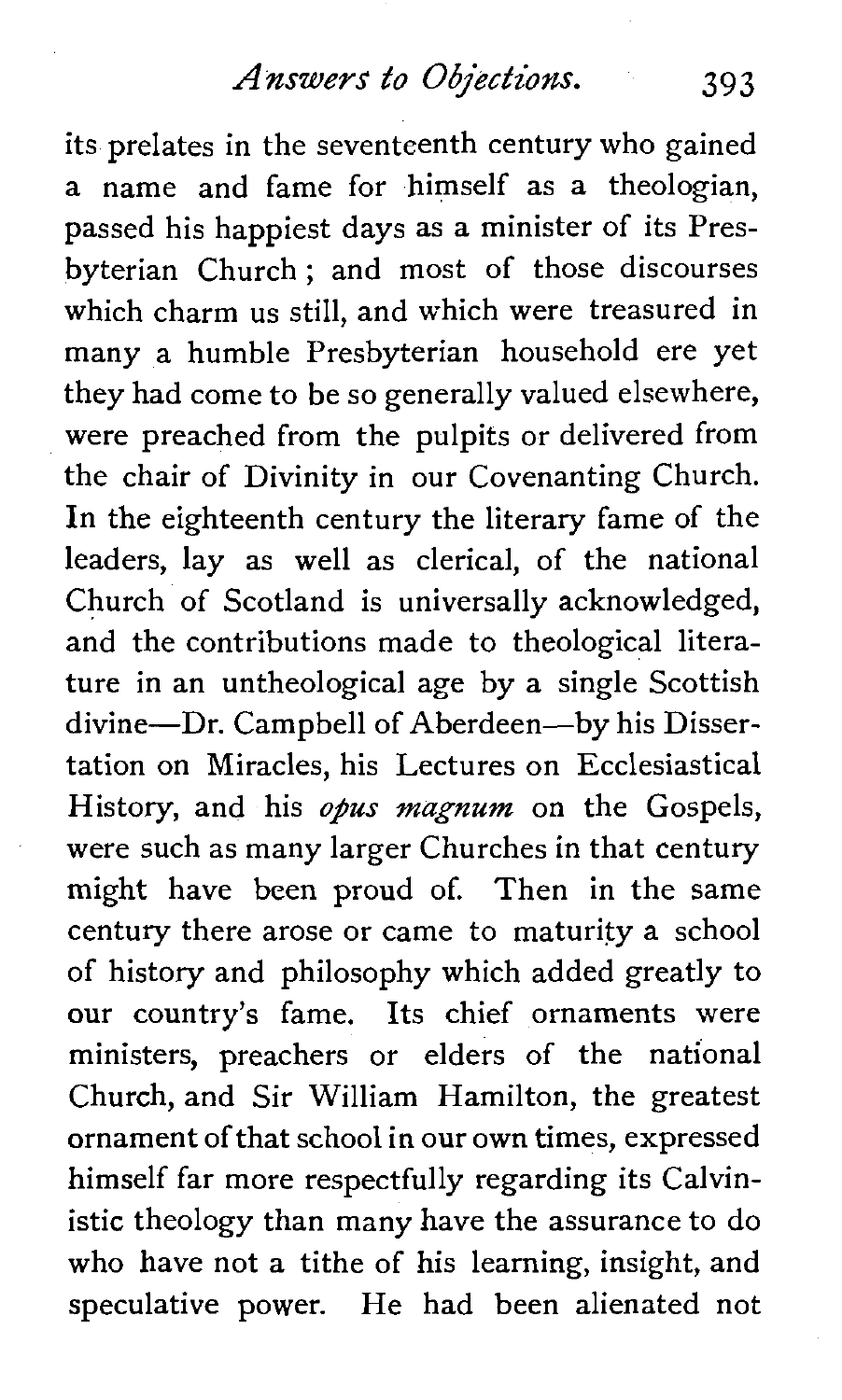# **3 94 The Westminster Confession of Faith.**

from Calvinism but from what he held was a misrepresentation of it. 'He regarded Calvinism,' his biographer tells us, 'as the more philosophical system,' and spoke 'with the highest respect of its author,' but 'he protested against its alliance with [Edwards's system of] philosophical necessity-a protest in some measure shared by his strenuous antagonist Principal Cunningham.' At present Biblical and historical studies show quite as decided a tendency to revive in Scotland as in England. A Scottish publisher, by naturalising among us the best products of German thought, has done more to promote such studies than any of his brethren in Britain. Scottish scholars have held their own in the Jerusalem Chamber in the revision of our venerable translation of the Scriptures, and especially of the Old Testament. Dr. Pusey himself did not disdain, for the elucidation of the Chaldee of Daniel, to call in the aid of a Scottish scholar, whose untimely removal from the chair he was so peculiarly fitted to adorn we all deeply regret.

The charges I have still to mention are of minor  $im$ portance.<sup>1</sup> The first of them is the assertion, so often and confidently propounded of late, that the Confession represents the creation of the world as having taken place in six ' natural or literal days,' which almost all orthodox divines now grant that

<sup>1</sup> This, somewhat abridged, appears in paper named, p. 377.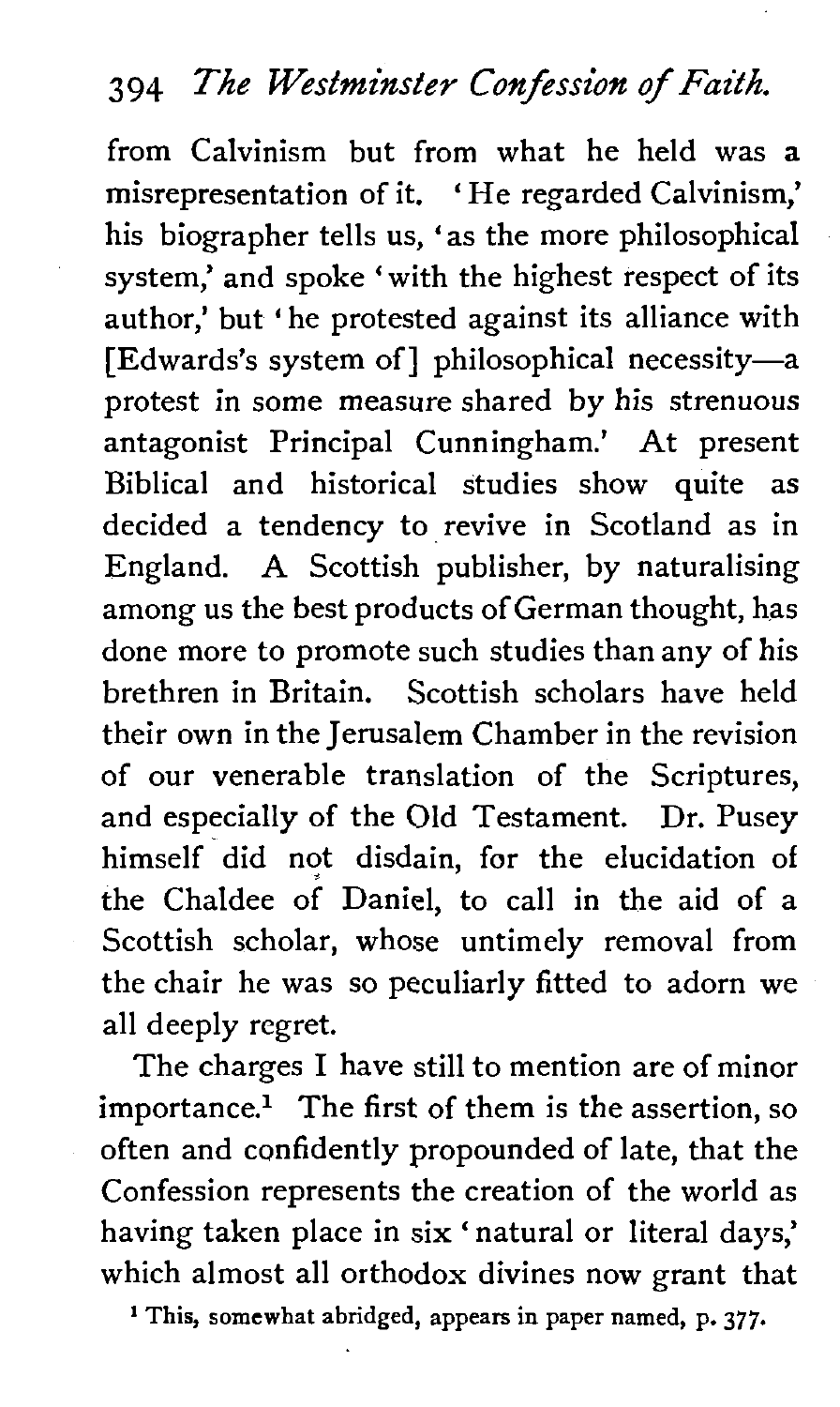*Answers* **to** *Objections.* 395

it did not. But the whole ground for the assertion is furnished by the words ' natural or literal ' which the objectors themselves insert or assume. The authors of the Confession, as Dr. A. **A.** Hodge has well observed.<sup>1</sup> simply repeat the statements of Scripture in almost identical terms, and any interpretation that is fairly applicable to such passages of Scripture as Gen. ii. **3** and Exodus xx. 11, is equally applicable to the words of the Confession. It is quite true, as he has shown, that since the Confession was composed, many facts of science previously unknown have been brought to light respecting the changes through which our globe and probably the stellar universe had passed before the establishment of the present order of things, and that new arguments have thus been furnished against interpreting the days mentioned in the above passages of Scripture as literal days. But it is a mistake to suppose that this method of interpreting the days in these passages originated in modern times, and was altogether unknown to the men who framed our Confession. To prove it a mistake it is not necessary to have recourse to the ingenious conjecture, that some of the Cambridge men in the Assembly may have been acquainted with the manuscript work of Dean Colet, preserved in their archives, and only given to the public in our own time, in which the figura-

**1 Commentary on the Confession of Faith, p. 82.**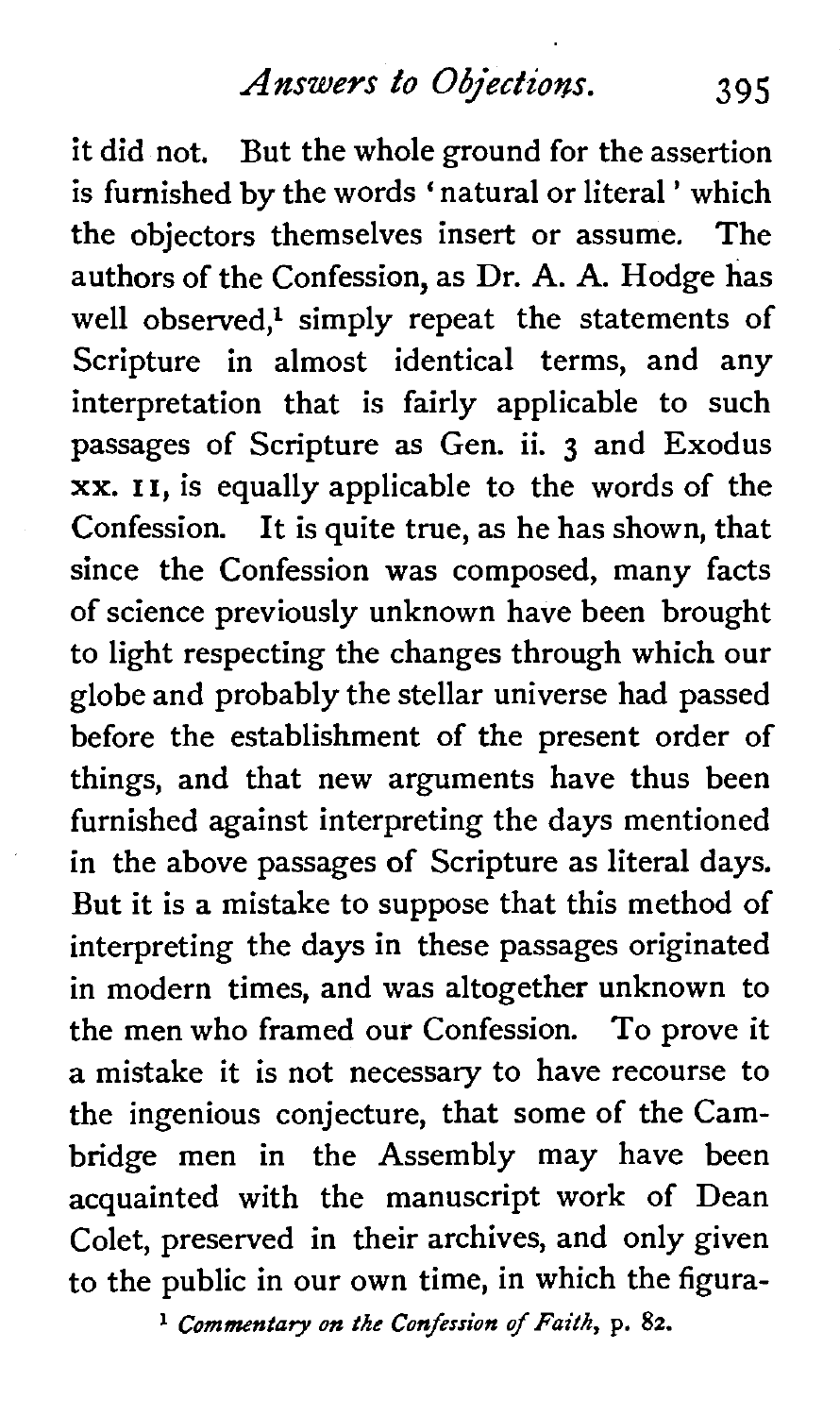tive interpretation of the days of creation is main $tained$ .<sup>1</sup> There is no lack of evidence, in works published before the meeting of the Assembly, and familiar to several of its members, to show that the figurative interpretation had long before Dean Colet's time commended itself to several eminent scholars and divines with whose works members of the Assembly were acquainted. If there was one Jewish scholar with whose writings such men as Lightfoot, Selden, Gataker, Seaman, and Coleman were more familiar than another, it was Philo of Alexandria; and Philo has not hesitated to characterise it as 'rustic simplicity, to imagine that the world was created in six days, or, indeed, in any clearly defined space of time.' Augustine,<sup>2</sup> the great Latin doctor, with whose works several of the Westminster divines were far better acquainted than most of their successors, in his literal Commentary on Genesis, maintains that the days of the creation-week were far different from (longé dispares), and again, very unlike to (multum impares) those that now are in the earth. Procopius, a Greek writer not unknown to some of the Westminster divines, teaches that the number of six days was assumed not as a mark of actual time, but as a manner of teaching the order

Colet's *Letters* to *Radulphus* **on** *the Mosaic Account* **of** *the Creation,* with translation and notes by J. H. Lupton. **1876.** 

<sup>2</sup> Migne's edition of Augustine, *De Genesi ad literam*, *iv.* 27.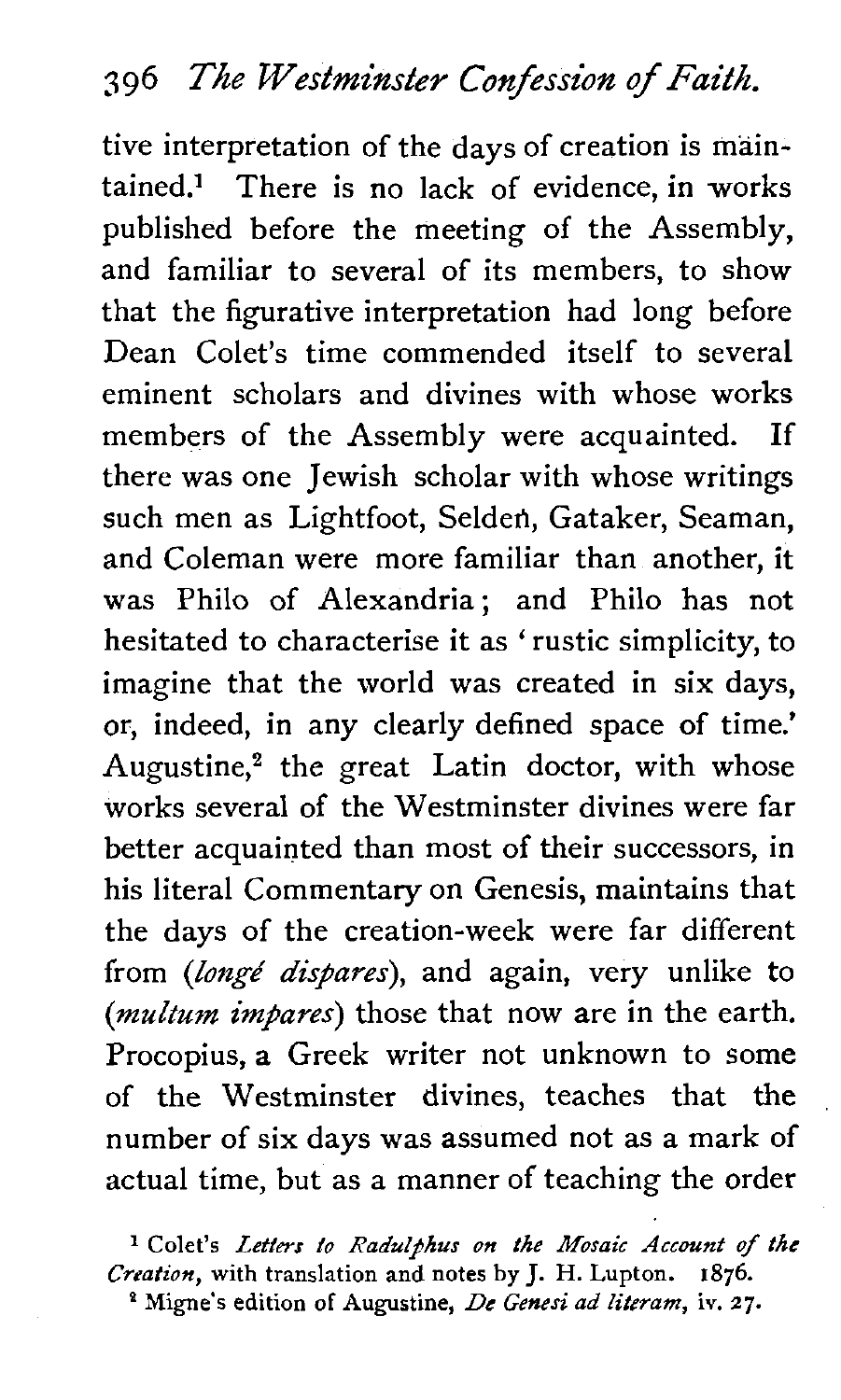of creation ; while in certain commentaries in that age, attributed to the Venerable Bede, and largely read in England, though now deemed spurious, a similar opinion is said to be found.<sup>1</sup> The figurative interpretation therefore of the six days of creation is no make-shift of hard-pressed theologians in the nineteenth century. It was held by respectable scholars and divines, from early times, and was known to the framers of our Confession ; and had they meant deliberately to exclude it they would have written not six days, but six natural or literal days.

The next topic to which I advert is the charge made against the Confession of teaching that not all infants dying in infancy, but only an elect portion of them, are saved. Here again scrimp justice has been dealt out to it. Its exact words are, ' Elect infants, dying in infancy, are regenerated and saved by Christ through the Spirit.' This statement, it has been averred, necessarily implies that there are non-elect infants dying in infancy who are not 'regenerated and saved.' It does not seem to me when fairly interpreted to imply any such thing. It might have been susceptible of such an interpretation had it been allowed to stand in the form which it appears to have borne in the

**1 Most of these testimonies are referred to, and the opinion they express is admitted to be** *probabilis,* **in the sense his sect used that term, by Sixtus Seaensis in his** *Biblicithtca Sancta,* **p.** *422.*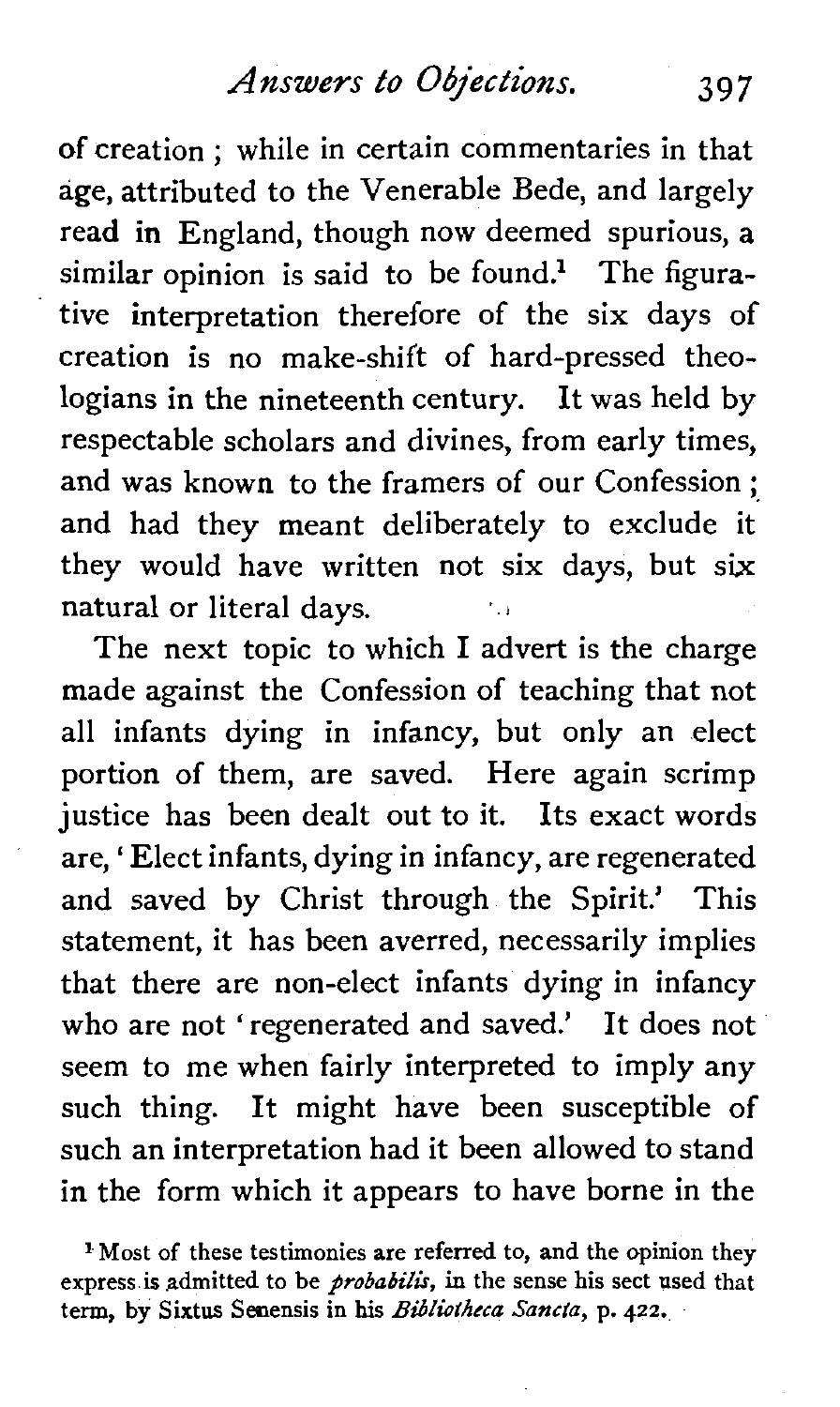draft first brought in to the Assembly-' elect **OF**  infants,'l not elect infants. But the very fact that the form of expression was changed shows how anxious the divines intrusted with the methodising of the Confession were to guard against pronouncing dogmatically on questions on which neither Scripture nor the Reformed Churches had definitely pronounced. The statement occurs, it is important to notice, not in the chapter treating of predestination, but in the chapter treating of effectual calling ; and is meant, not to define the proportion of infants dying in infancy who shall be saved, but to assert the great truths, that even they are not exempt from the consequences of the fall, but are by nature every one of them in the **massa**  *perditionis;* that they can only be separated from it, and saved, by the electing love of the Father, the atoning work of the Son, and the renewing of the Holy Ghost; and that they, however as yet incapable of the exercise of reason and faith, may by the Holy Spirit be regenerated and made meet for the inheritance of the saints in light. **As** Dr. Hodge has briefly and clearly expressed it **:2** ' The phrase "elect infants" is precise and fit for its purpose. It is certainly revealed that none either adult or infant is saved except on the ground of sovereign election-that is, all salvation for the

\* *Minutes of Westminster Assembly,* **p.** *162,* **Sess. 534.** 

**Hodge on the** *Confession* **of** *Faith,* **pp. 174, 175.**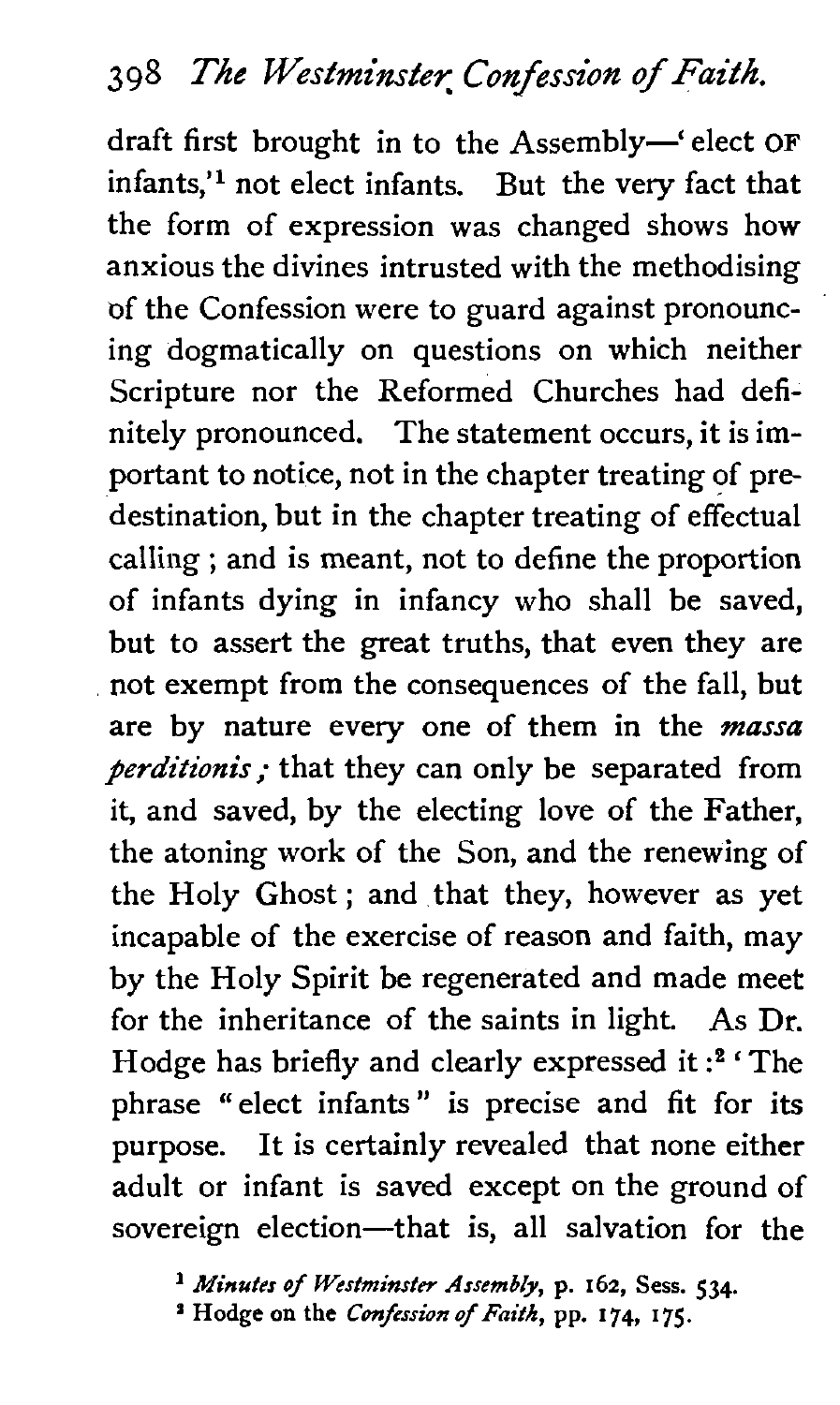human race is pure grace. It is not positively revealed that all infants are elect, but we are left for many reasons to indulge a highly probable hope that such is the fact. The Confession affirms what is certainly revealed, and leaves that which revelation has not decided to remain without the suggestion of a positive opinion upon one side or the other.' In historical vindication of this interpretation of their meaning, I deem it only necessary to refer to the judgment of Davenant and the other English divines at the Synod of Dort, who were **the** precursors and teachers of the leading English divines of the Assembly. The Arminians had maintained that, as all infants dying in infancy were undoubtedly saved, there could not be said to be any election, so far as they were concerned. The English, though personally not much in advance of their brethren on the Continent, gave special prominence in their reply to the statement that, even granting the premises of the Arminians, the conclusions drawn from them were by no means legitimate or necessary. Election and preterition, they said, had respect to the whole mass of fallen humanity, not to certain separate divisions of it according to age or circumstances, and that though a certain number of infants dying in infancy might not be separated from or elected out of a certain number also dying in infancy and not elected, yet if all were separated from the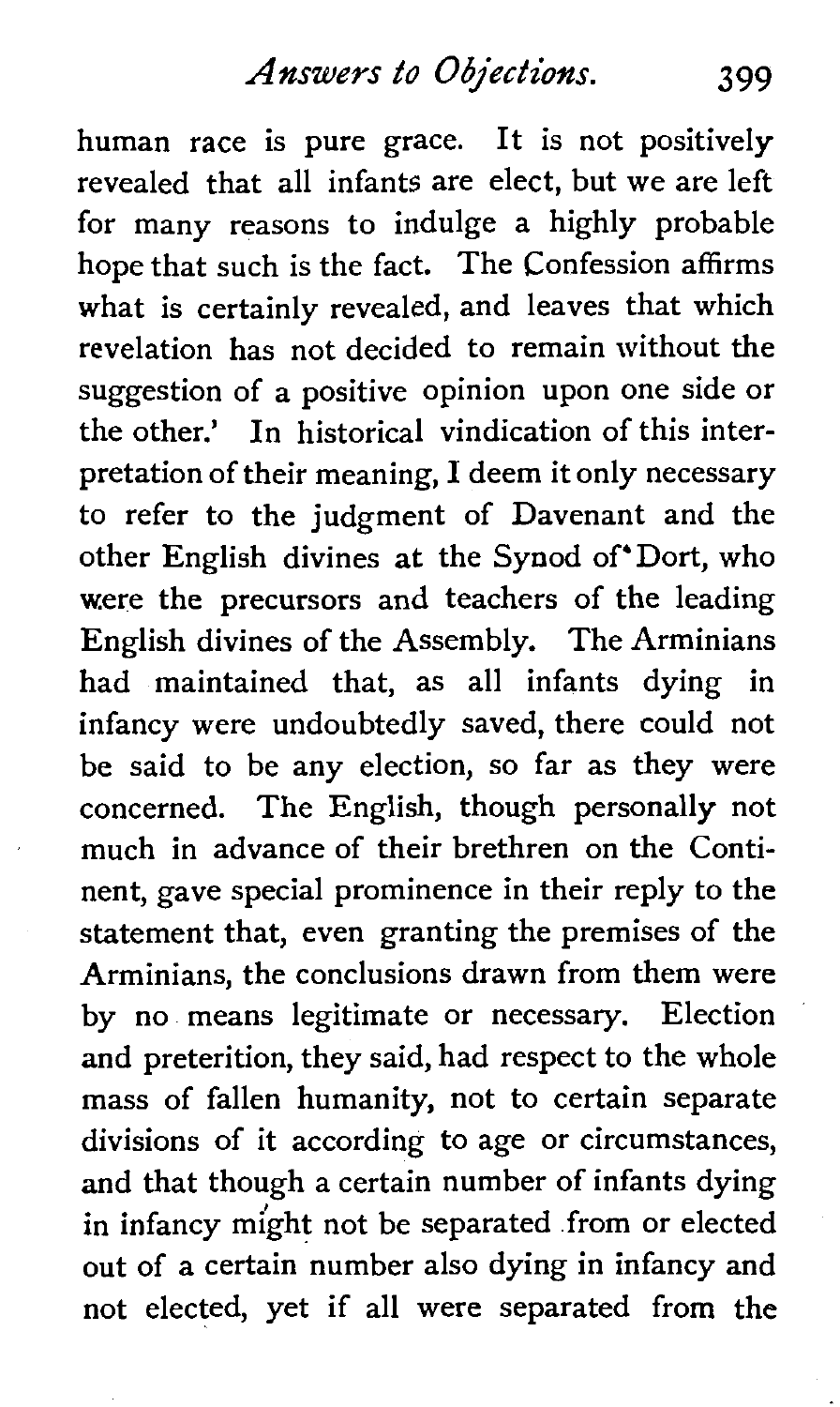# **400** *The Westminster Confession of Faith.*

common mass of mankind sinners, and bound up in the bundle of life with Christ, that was quite sufficient to constitute an election of them, and to warrant such an expression as elect infants dying in infancy. *Ad rationem electionis divine sive ponendam sive tollendam circumstantia cetatis est quiddam impertinens.* . . . *Fac, kitur, omnes infantes servari ne uno quidem praterito, tamen pia electio et peteritio respicit* wiassam *non atatem, licet non*   $e$  numero infantium, tamen e communi massa *hominum&ccato~um segregatisunt* **quod** *adelectionis rationem constituendam sufficit?* Few of these divines, or of their successors at Westminster, had probably, in personal opiniqn, advanced as far as good Bishop Hooper, who, as I told you in a previous Lecture, said, ' It is ill-done to condemn the infants of Christians that die without baptism, of whose salvation by the Scriptures we be assured. . . . I would likewise judge well of the infants of the infidels who have none other sin in them but original. . . It is not against the faith of a Christian man to say that Christ's death and passion extendeth as far for the salvation of innocents, as Adam's sin made all his posterity liable to condemnation.' But the best of them had come to adopt the first part of his opinion (which was more than many high churchmen had then done), and from reverence for him and others whom they loved, to

**1** Ada *Synodi Dordrecktancs,* p. 499, 4to editio.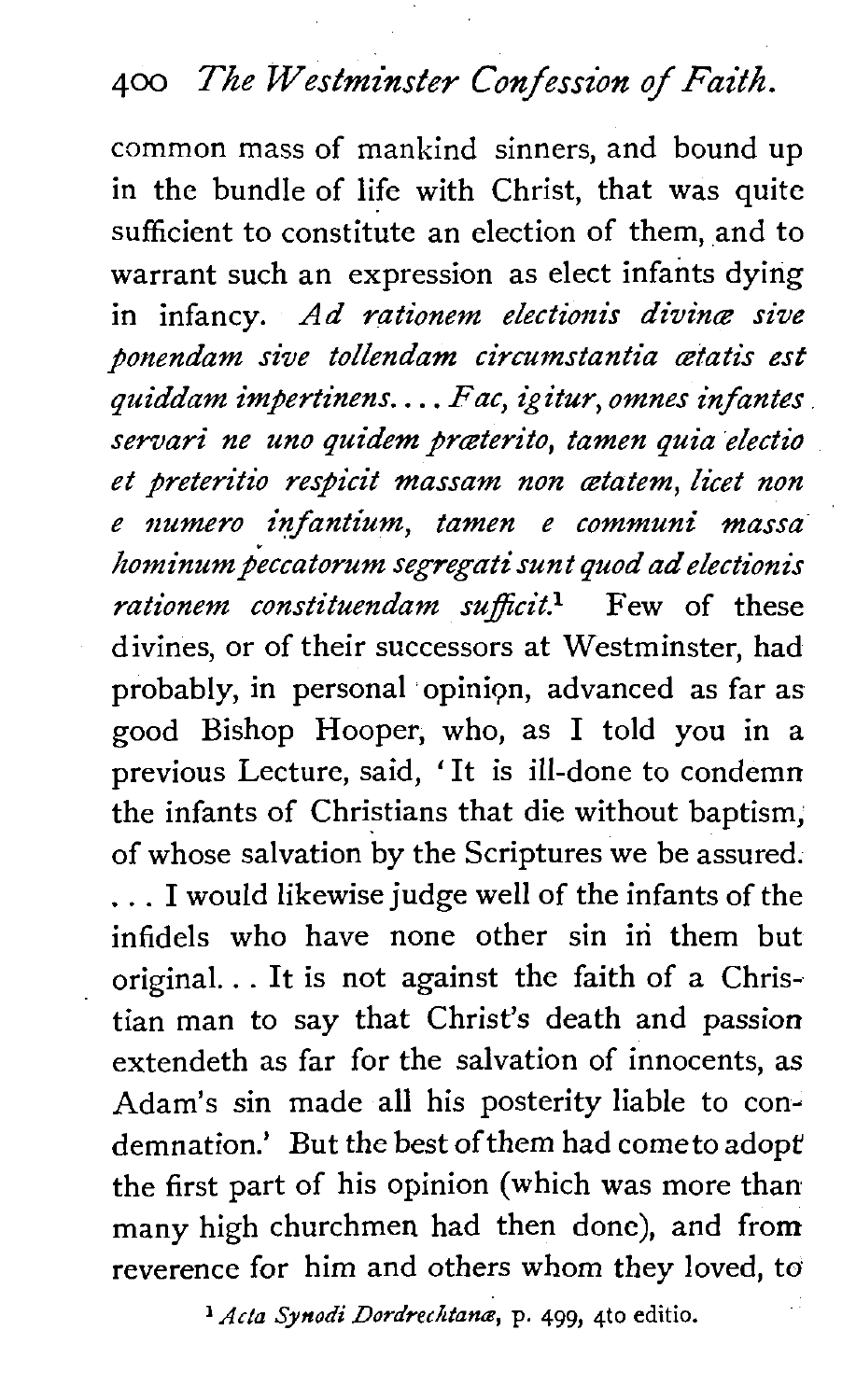*Answers to Objections.* **401** 

refrain from pronouncing positively against the second.

The last topic to which I shall advert as having been quite as much misunderstood as either of the preceding, is the concluding statement in the same chapter : 'Much less can men, not professing the Christian religion, be saved in any other way, be they ever so diligent to frame their lives according to the light of nature and the law of the religion they do profess ; and to assert and maintain that they may, is very pernicious and to be detested.' This is a slight softening down of a statement made in more extreme form in the English Articles,<sup>1</sup> and in some of the other Reformed Confessions, and perhaps the Baptists somewhat improved it in 1677 when, under the guidance of Bunyan, they changed the words 'not professing the Christian religion' into 'not receiving the Christian religion,' to make it more clear that they meant the statement to be limited to those who had had the Christian religion tendered to them, but had refused to receive it, and continued obstinately to live by the light of nature and the law of the religion they professed. That, I think, was what the Westminster divines also had chiefly in view (I will not,in remembrance of certain questions

**<sup>1</sup> 'They also are to be had** accursed **that presume to say,' etc.-**  *Article XVIII.* **'We utterly abhor the** *blasphemy* **of them that**  affirm,' etc.-Scottish Confession of 1560. 'Abominamur impiissimam vesaniam.'-Conf. Helv. Post.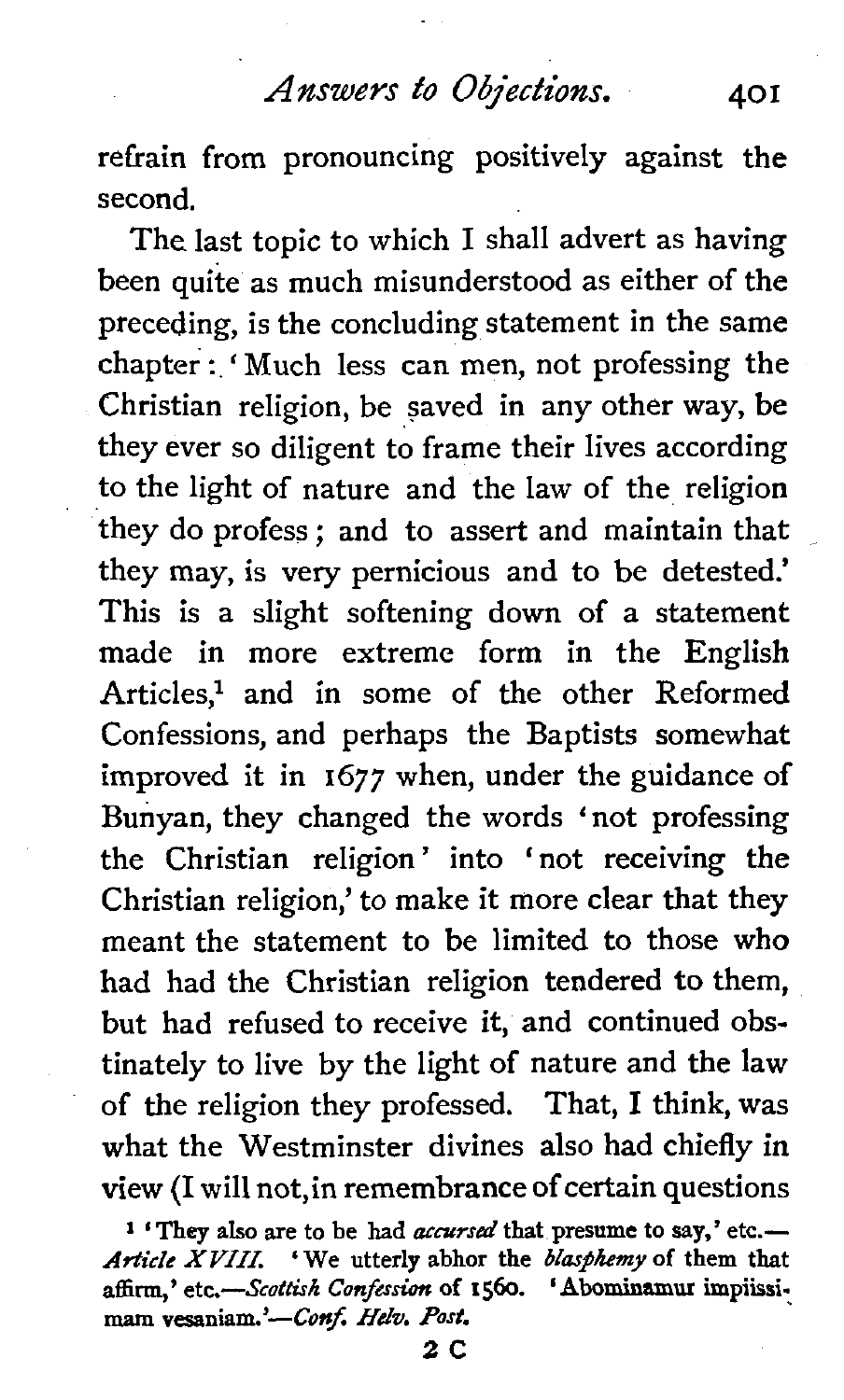## **<sup>402</sup>The Westminster Confession of Faith.**

in the larger Catechism, say exclusively in view), to bear their testimony, in common with other Reformed Churches, against the Spiritualists or the Pantheists of the school of Servetus, as well as against the Deists and Free-thinkers among themselves, who, living in the full blaze of the light of revelation, preferred nature's twilight, and despised the riches of God's goodness and forbearance and long-suffering. They who hold that the words of the Confession were meant to have a wider application should at least do its framers the justice to remember that all they do absolutely define is, that the persons spoken of cannot be saved by the light of nature, or the law of the religion they profess ; and that when they go on in a subsequent chapter to define the Church of visible professors and outward ordinances, all that they venture to affirm is, that out of it there is no *'ordinary* possibility of salvation,' not that the salvation-bringing grace of God is never manifested outside the portals of 'the house of his continual residence,' or otherwise than through its ordinances. Even a Scottish divine, more than half a century before, in a catechism which circulated in England as well as in Scotland, had in answer to the question, *How is a man framed and made able to serve God?* inserted the following statement: 'By the effectual working of God's Spirit in him, *extraordinarily and without ordinary means,* howbeit but seldom in a Reformed Church,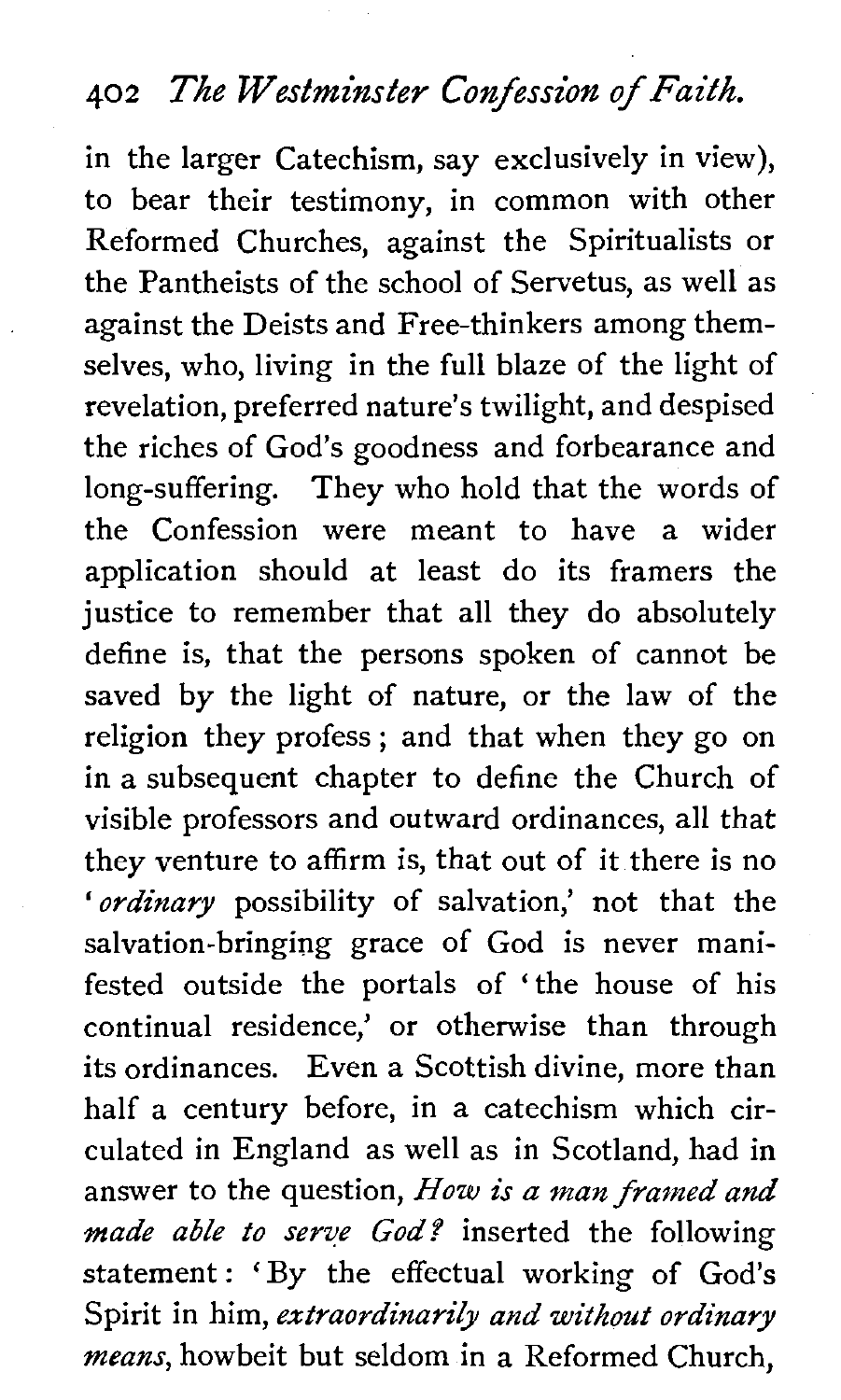*Answers to Objections. 403* 

and ordinarily by ordinary means at all times in a Reformed Church.'l That is, I suppose, where a church had been planted, and brought into harmony with the requirements of the word of God, the influences of the Spirit were ordinarily (though not even then exclusively) communicated through the channel of its ordinances ; but where a church had not been set up or had fallen from pristine purity, the Spirit of the Lord was not restrained from working extraordinarily and without ordinary means. Ball, whose treatise on the Covenant of Grace was published in 1645, and recommended by several members of the Assembly, affirms (p. 47) : 'We know God is not tied to the means, nor do we absolutely exclude every particular man from the grace of the covenant who is excluded from the covenant outwardly administered, but we cannot think they shall universally be partakers of the grace of the covenant.'

Yet once more, let me repeat, that all I contend for is that the Westminster divines have not pronounced against the more liberal views on such subjects which modern Calvinists have commonly adopted ; not that they themselves generally held them, but that they knew of them, and knew them to be tolerated or favoured by several whom they loved and honoured for the good service they had done in their day and generation, and that they were content to give forth no binding determina-

**1** *Galloway's Catechism.*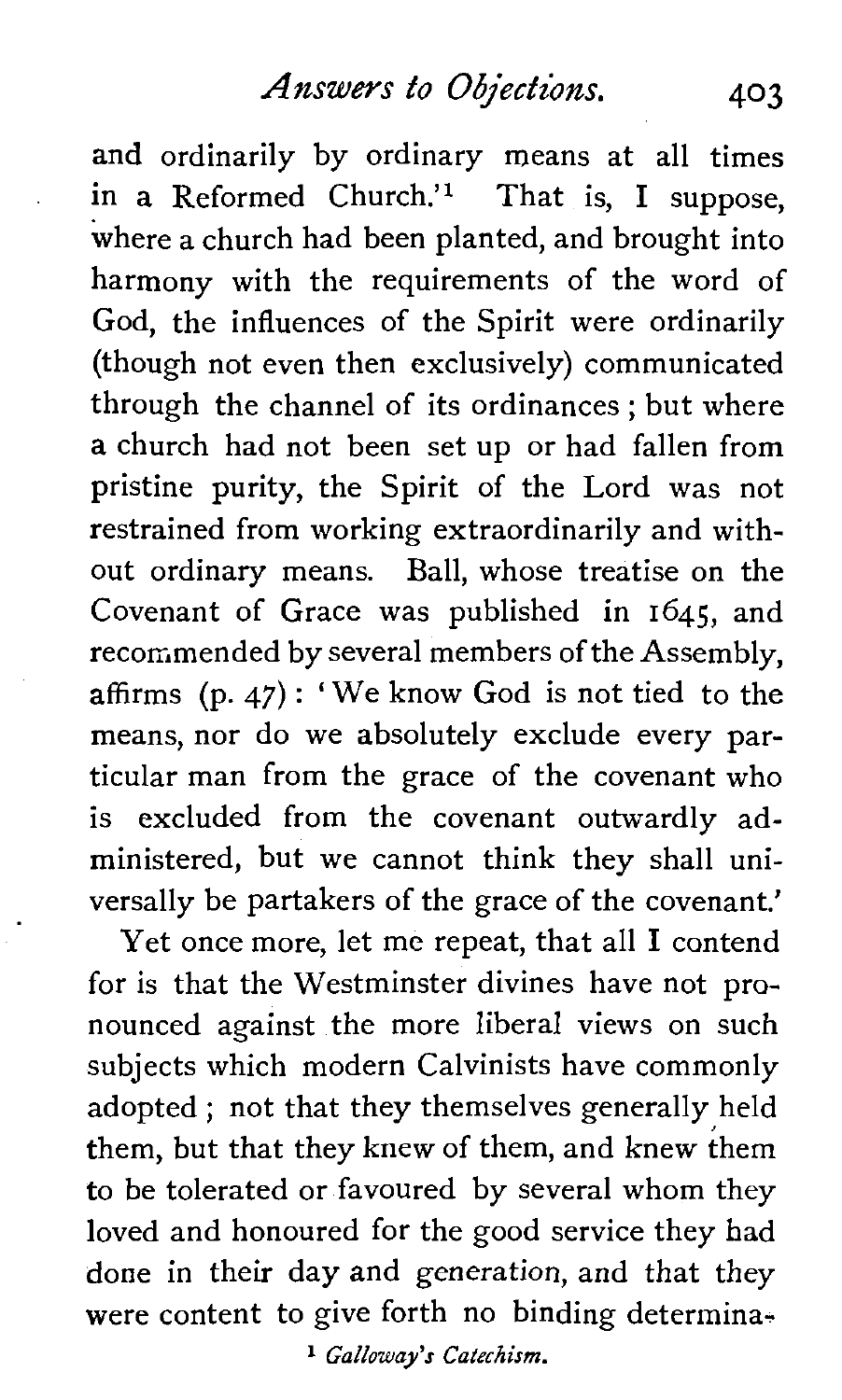# **404** *The Westminster Confession* **of** *Faith.*

tion in regard to them. Their main object, as I said in the outset, was to set forth in their Confession the great principles of the faith common to the Reformed or Calvinistic Churches, without exalting into principles points on which these Churches had not thought fit to decide. And I believe that in adherence to their creed and method lies our only hope of a United Anglo-Saxon Presbyterianism-Calvinistic yet comprehensive, strong yet forbearing in the use of its strength, earnest and untiring in self-sacrificing Christian work, orderly yet free in its worship.

It is hardly possible for a minister of the national Church to conclude a lecture on this subject without reference to the very remarkable paper on it which appeared in *Macmillan's Maga*zine for August 1881, and was the last literary labour of one whom even those who most differed from him had learned to love and esteem. Dean Stanley, more than any Englishman of our day, had striven to understand our ways and to reciprocate the warm regard in which we held him, and in this the last paper which proceeded from his pen we have, with all its defects, a generous and valuable testimony to the merits of that Confession to which the Presbyterian Churches, under scorn and obloquy and misrepresentation, have so resolutely clung. While others who have never managed to rid themselves of early *idola* **specus**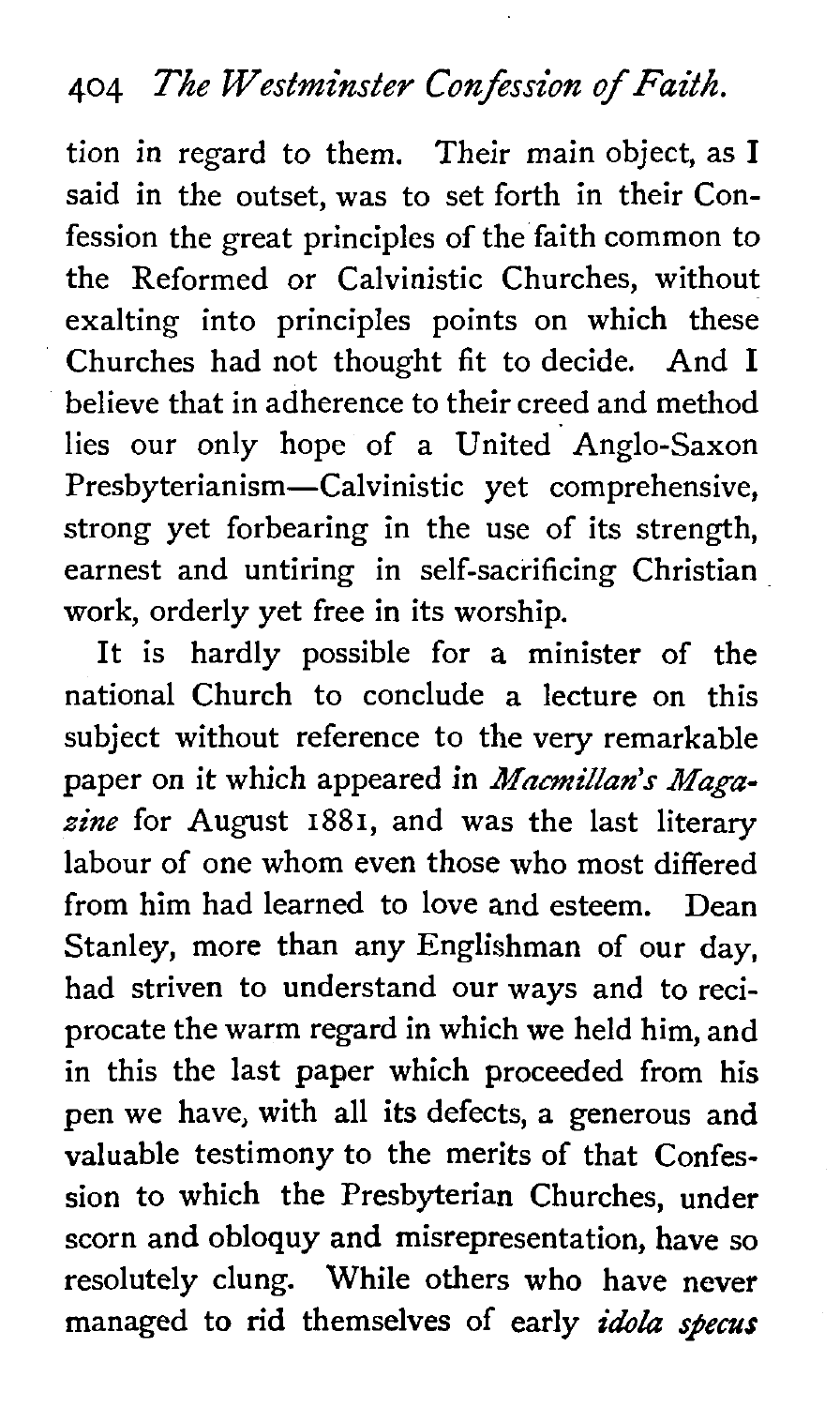about it, can hardly speak with patience of the representation it gives of the character and purposes of God, this 'eirenic' divine does not hesitate to vindicate its teaching on the latter as in substantial accord with that of his own (and he might have added still more of the Irish) Church, and not unreasonable in itself; while of its teaching on the former subject he affirms that the glowing words it adds to the definition of  $God<sup>1</sup>$  in the English (he might have said too in the Irish) Article 'have no parallel' in those or 'any of the earlier creeds.' He speaks in terms of like admiration of the chapter relating to Christ the Mediator and his mediatorial work, and of 'the much larger and nobler description of the sacred volume ' in Chapter I. 'than is to be found in the Tridentine or the Anglican Confession.' And from a different point of view from that I have thought fit to take, he finds something to say for the language it uses in speaking of elect infants and of those who do not profess the Christian religion. The three questionable statements to which he is disposed to take objection are, as himself admits, of inferior moment, and will not generally in Scotland be regarded as very questionable by those who are

**<sup>l</sup>**'Most loving, gracious, merciful, long-suffering, abundant in goodness and truth, forgiving iniquity, transgression, and sin ; the rewarder of them that diligently seek Him, and withal most just and terrible in His judgments, hating all sin, and who will by no means clear the guilty.'